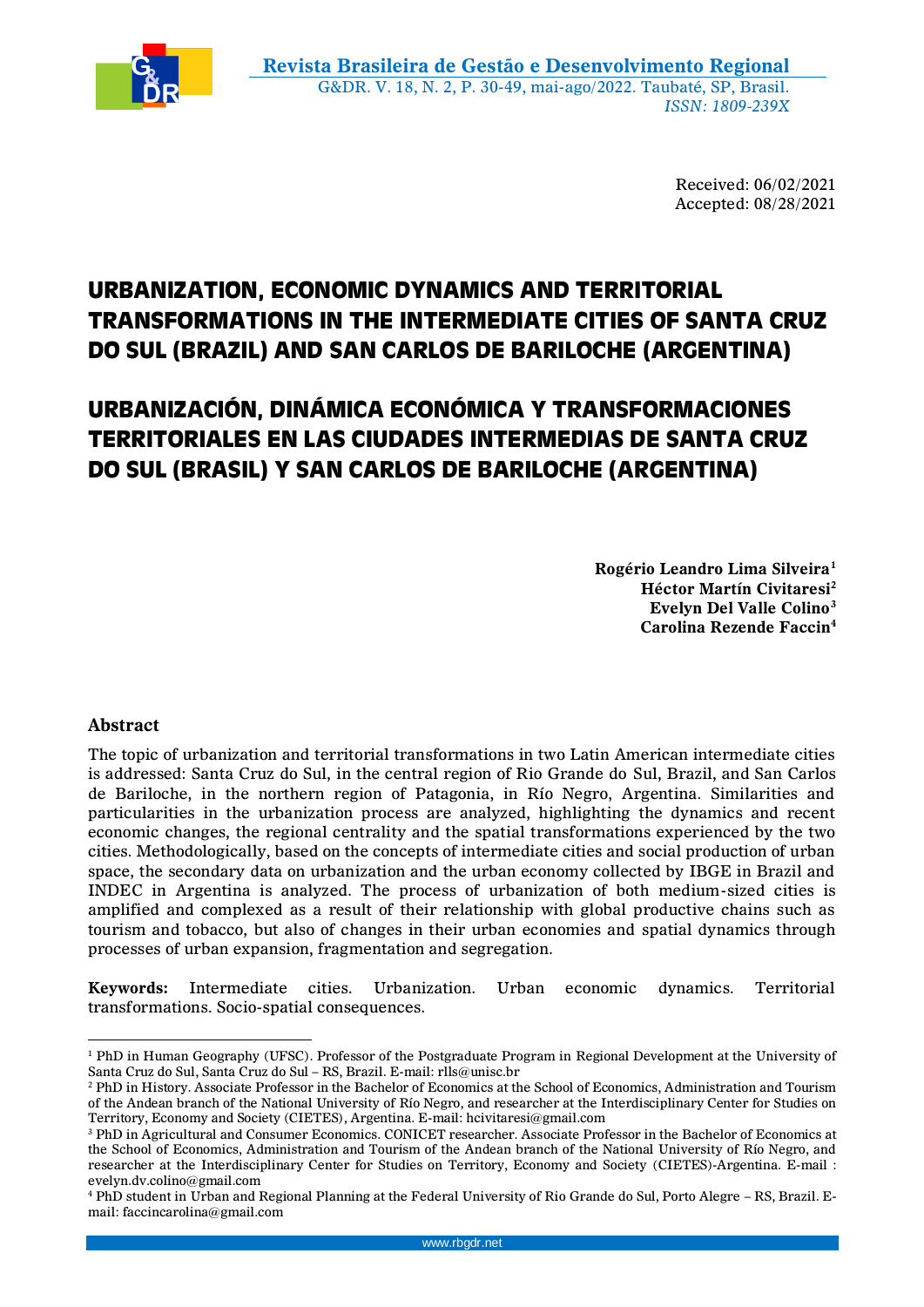#### **Resumen**

En el artículo se aborda la urbanización y transformaciones territoriales en dos ciudades intermedias latinoamericanas: Santa Cruz do Sul, en la región central de Rio Grande do Sul, Brasil, y San Carlos de Bariloche, en la región norte de la Patagonia, en Río Negro, Argentina. Para ello se comparan similitudes y particularidades en el proceso de urbanización, destacando las dinámicas y cambios económicos recientes, la centralidad regional y las transformaciones espaciales experimentadas por las dos ciudades. Metodológicamente, a partir de los conceptos de ciudades intermedias y producción social del espacio urbano, se analizan los datos secundarios sobre urbanización y economía urbana recopilados por el IBGE en Brasil y el INDEC en Argentina. Como resultado, se observa que el proceso de urbanización de ambas ciudades medianas se amplifica y complejiza como resultado de su relación con cadenas productivas globales como el turismo y el tabaco, pero también de cambios en sus economías urbanas y dinámicas espaciales a través de procesos de expansión urbana, fragmentación y segregación.

**Palabras-clave:** Ciudades intermedias. Urbanización. Dinámica económica urbana. Transformaciones territoriales. Reflexiones socio-espaciales.

## **Introduction**

The current global urbanization process is intensifying to a very high degree (BRENNER, 2018) as a condition and product of the capital reproduction process (HARVEY, 2011). In this expansion, the urbanization of cities (not only metropolises, but also medium or intermediate cities), in general, has presented, among some of its main characteristics, progressive increase in population, economic dynamics characterized by productive restructuring with increasing specialization, and expansion of the participation of services. Likewise, urbanization implies intense spatial expansion of the urban fabric, something that often comes in tandem with unequal distribution of population and public facilities and services in the urban space, in addition to processes of spatial fragmentation and urban segregation.

This article analyzes the recent urbanization process of two Latin American intermediate cities and intends to understand their existing demographic, economic and socio-spatial characteristics, the changes in economic dynamics and the recent territorial transformations in the intra-urban extent. The cities in question are the intermediate cities of Santa Cruz do Sul (located in the central-eastern region of the State of Rio Grande do Sul, Brazil) and San Carlos de Bariloche (located at the northern edge of Patagonia, in the Río Negro Province, Argentina).

Such cities are important regional urban centers, for having significant centrality in the regions where they are located through urban economies with important industrial sectors and the provision of varied public and private services, and for being part of global production chains. They play an important role as regional centers, attracting regional migratory flows and commuting for work and study, in addition to polarizing a wide geographic space in the context of the regional territory through trade and service flows. Santa Cruz do Sul is also the main tobacco agro-industrial hub in Brazil, participating in the global leaf tobacco market, while the city of San Carlos de Bariloche stands out as one of the main tourist centers in Argentina and worldwide.

This article aims at analyzing, through a comparative study, the similarities and particularities that exist in recent urbanization processes and the territorial transformations of these cities. Methodologically, the theoretical contributions of Sposito (2007), Bellet and Llop (2004), Llop and Usón (2012), and Gorenstein, Hernandez and Landrischini (2012), regarding the concept of medium or intermediate city and its application in Latin America, and Lefebvre (2002) and Harvey (2005), when addressing the social production of urban space and urbanization processes, were used. Secondary data relating to the urbanization process and the urban economy used in the analysis were collected by the demographic censuses conducted by IBGE (2010), in Brazil, and INDEC (2010), in Argentina. Likewise, primary data obtained from the local governments of the two cities and the state/provincial governments were used. After surveying and organizing the data in electronic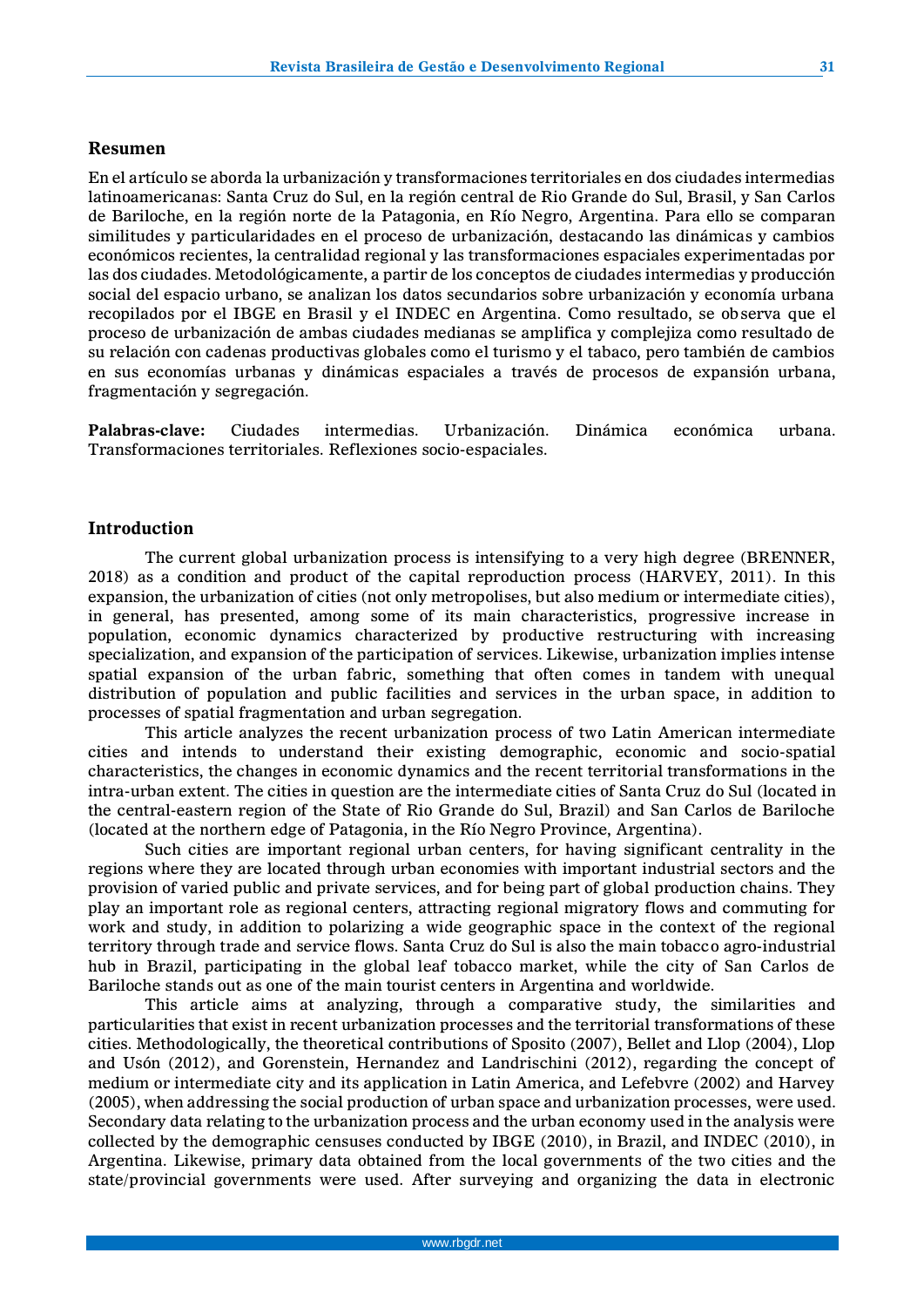spreadsheets, the information was handled and analyzed with charts, tables, and thematic maps, using QGIS and Adobe Illustrator software.

In addition to this introduction, this article consists of four other topics. In the first one, we introduce our interpretation of what an intermediate city is. In the second and third topics, we carry out the characterization and analysis of recent urbanization, urban economy and territorial transformations in the cities of Santa Cruz do Sul and San Carlos de Bariloche respectively. Finally, in the fourth and last topic, we identify the main specifics and similarities that exist in the recent urbanization and territorial transformation processes of both cities.

### **Intermediate Cities and Urbanization**

The concept "intermediate city" is under construction. There is no consensual definition in this regard, given the specificity and diversity of the urban classification and typology used in each country. Some authors emphasize a definition based on demographic criteria; others focus on the centrality and urban functions of cities (SPOSITO; SILVA, 2017).

Unlike large cities, which concentrate all kinds of resources and play multiple roles, it is possible to say that intermediate cities are those that seem to develop with a peripheral role. However, they have assumed a new role in contemporary urban systems, as they concentrate a large part of the world's urban population and have the highest population growth rate (BELLET e LLOP, 2004).

The act of considering a city as "intermediate" depends on the specific territorial context of such city, which is determined by factors such as its historical composition, demographic dynamism, economic structure, administrative borders (urban area), connections with infrastructure networks (routes, airports, railways, digital infrastructure — internet and IT services) and also characteristics of the institutional context itself (MICHELINI E DAVIES, 2009). It is also necessary to consider the levels of economic activities resulting from the confluence of transport and logistics systems, in addition to the spatial reconfiguration arising from the incorporation of new activities to the agricultural sector, which, in turn, redefine industry, trade, services and urban functions and centrality of intermediate cities (SPOSITO, 2007).

Intermediate cities have the advantages of urbanization without suffering the negative consequences of megacities. Because they are smaller, they have the potential to offer more balanced and sustainable relationship systems (with the exception of urban settlements associated with productive enclaves that are intensive in natural resources), better city management, greater governance and citizen participation, less environmental impact and lower levels of social conflict and cost. However, these cities tend to have lower social and cultural diversity, less economic competitiveness (as opposed to metropolises), and greater difficulties in accessing the main information and capital flows (BELLET E LLOP, 2004).

In the last two decades, in general, the process of growth and urbanization of intermediate cities in Latin America has been accompanied by some greater complexity of their urban economies, by the growth of their populations, by the increase of their territorial centrality in the regions where they are located, etc., which reproduces, in the local context, the processes of expansion, fragmentation and spatial segregation, as it has been seen for some time in metropolitan centers and areas.

## **Urbanization, tobacco agro-industrial complex and territorial transformations in the city of Santa Cruz do Sul, Brazil**

The intermediate city of Santa Cruz do Sul has 131,000 inhabitants and, since 1970, has been the main center for the commercialization and industrial processing of tobacco in Brazil. The city is home to the Brazilian branches of the main multinational corporations operating in the global tobacco and cigarette market.

The recent processes of urbanization and economic development in Santa Cruz do Sul reflect, on the one hand, its strong integration and dependence on the world tobacco and cigarette market, but also, on the other hand, reveal the effects of the polarization and centrality that the city exerts on the region, by attracting capital and people flows, as well as by providing commercial activities and public and private services, which make it an important and strategic node in the state's urban network.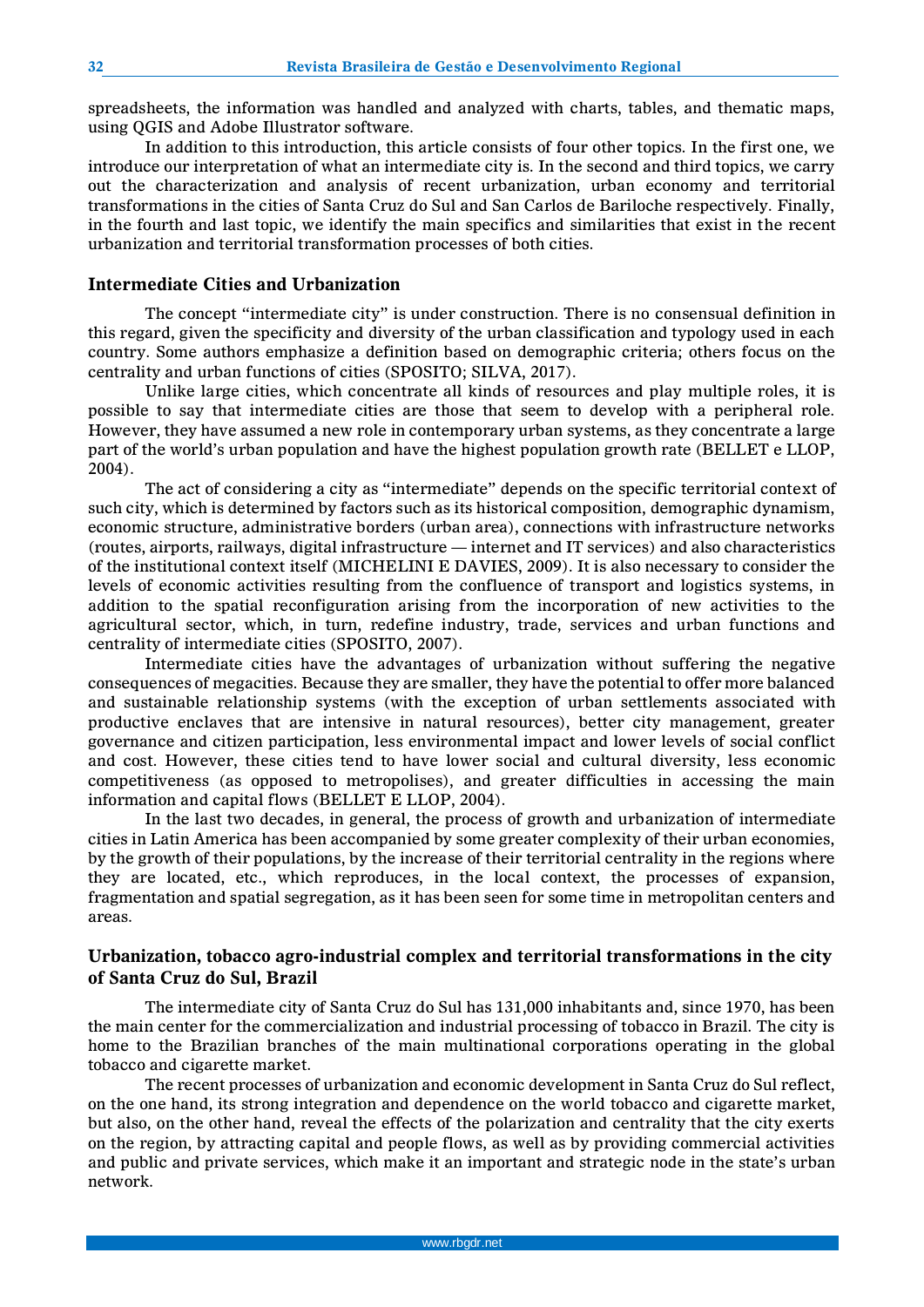#### **The recent process of urbanization**

In the last three decades, the city of Santa Cruz do Sul has shown significant changes in the intensity and content of its urbanization dynamics, referring not only to the increase of its population, but also to the expansion of its urban area and to changes in the spatial configuration of the city.

In 1991, the city had a population of 78,955 inhabitants; in 2010, it had 105,184 inhabitants, which represented an increase of 33.22% in its population. Between 1991 and 2010, the annual geometric demographic growth rate of the city's population was 2.90%. This figure is higher than that of the region where the city is located (which was 1.37% in the same period). The city concentrates around 88% of the total population of the municipality, which has high urbanization rate, even higher than that of the region (63.01%), of the state (85.1%) and of Brazil (84.4%) (IBGE, 2010).

The increase in the city's population during this period happened noticeably in reason of new residents being drawn from the rural area of the municipality, as a result of the process of fragmentation of rural properties, in addition to people coming from other municipalities in the region and the State of Rio Grande do Sul. The intention of pursuing higher education, more job opportunities in retail and service provision, and temporary work offers during the industrial tobacco processing season have attracted new residents to the city.

The increase in the urban population and the consequent demand for new housing, allied to highly speculative dynamics of the local real estate market, has promoted intense expansion of the urban area through the increasing incorporation of rural land plots to the urban perimeter. Image 1 illustrates this process by showing the successive expansions of the urban perimeter (defined over time by municipal legislation) and its great expansion, which occurred mainly from 1995 onwards.



**Image 1:** Expansion of the urban perimeter (1938–2019) and new developments and gated communities between 2000 and 2010

Source: Created by Carolina Faccin, based on Vogt (2020).

The city's recent urbanization process has also shown progressive densification of urban land occupation, especially in its central area and nearer the campus of the University of Santa Cruz do Sul (UNISC), in the northern quadrant of the city, a result of the increase in urban population and urban verticalization. On the other hand, there has been a significant increase in new low-income and middle-class housing developments, nearer the south and southeast of the city. A significant part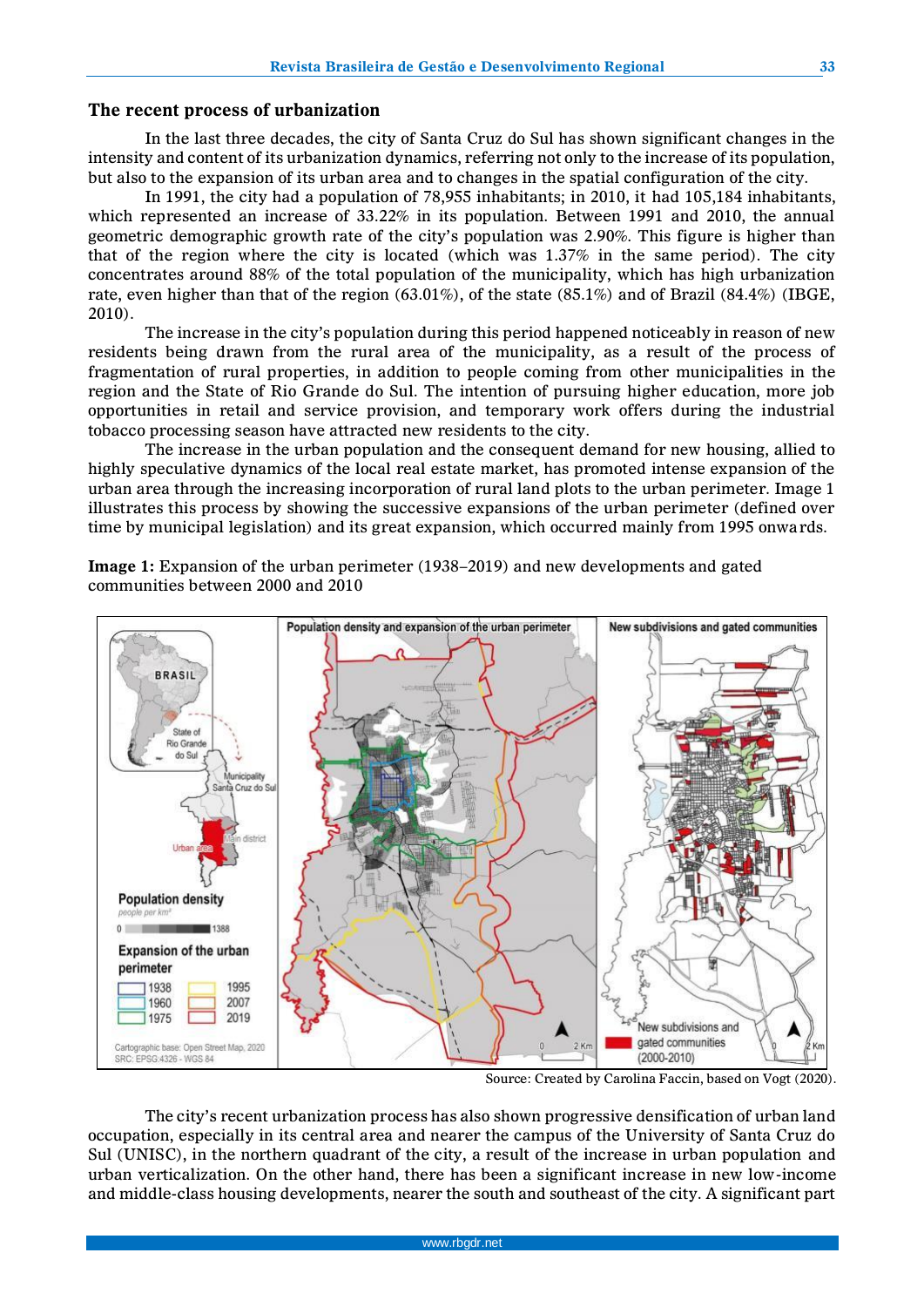of these new residential projects has been financed by federal public policies, such as the Minha Casa Minha Vida Program. Simultaneously, there has been an intense process of production of numerous housing developments and gated communities, whose target audience has been the highincome population. Such real estate projects are located noticeably in the north and northeast quadrant of the city, around and along the green belt of Santa Cruz do Sul, in areas on the urban periphery, which a few years ago were still used for rural purposes or were reserved, waiting for a favorable moment in terms of real estate appreciation (Image 1).

This process of urban expansion has simultaneously presented a spatial pattern of urbanization characterized both by the discontinuous diffusion of the urban fabric through the main connection routes between the central area of the city and its peripheral spaces, close to the limits of the urban perimeter, and by the fragmentation in the way the urban fabric was formed. In this sense, spatial fragmentation occurs through discontinuity and existence of empty spaces between the more compact and densely occupied urban area in the central part and periphery close to the city center, and those areas that are farther from the central zone. This spatial configuration pattern of the new housing developments in the city has been characterized by the production, especially on the outskirts of the city, of a fishbone-like urban structure (Image 1).

### **Dynamics of urban economy and recent changes**

The most recent dynamics of urbanization in the city equally reflects the process of economic restructuring that the municipality of Santa Cruz do Sul started to have from the beginning of the 1990s. From that time onwards, the traditional and historical economic matrix structured in the tobacco agro-industrial activity, in the non-durable goods industry (such as food, clothing, and beverages) and in the equipment goods industry (such as metallurgy, metalworking, and rubber artifacts) begins to show major changes.

In the tobacco agro-industrial sector, there is an intense process of centralization and concentration of capital among multinational companies that control the leaf tobacco market in the region and in the country in an oligopsonistic manner. Consolidations and mergers among tobacco multinationals grew considerably during this period, which significantly reduced the number of large companies that started operating in the sector (from 16 companies in 1970 to 5 in 1995). There was a growing process of reduction of workforce employed in the sector due to the closing of plants, automation and rationalization of production processes involving the production and management structure of these companies in their operational strategy in the tobacco production areas in southern Brazil.

Work in tobacco processing plants is organized according to the annual tobacco harvest. Thus, tobacco is grown and harvested on rural properties in the Vales region and in southern Brazil from May to October. Then, from November to April, industrial processing takes place in the plants of multinational companies located in the city of Santa Cruz do Sul. This work involves the participation of permanent employees and, mainly, seasonal employees, hired only during the period of the industrial harvest. Currently, there are approximately 9,000 workers, the majority (around 6,000) of them being seasonal employees (CAGED, 2019). The great majority of tobacco seasonal workers are women who live on the outskirts of Santa Cruz do Sul. But there is also a significant number of employees who commute daily from neighboring municipalities to work in the plants, returning to their homes at the end of their work shift.

In this restructuring process of the tobacco sector, the Brazilian headquarters of these tobacco multinationals, for the most part, remained in the city. The executives and senior employees of these corporations continued to reside in the city, or were transferred to it, representing part of the demand for new real estate products such as gated communities.

It is also worth highlighting another characteristic of this economic restructuring of the city: the expansion and greater specialization of the service sector, which ended up consolidating Santa Cruz do Sul as the main regional economic hub. In addition to the activities related to trade and specialized services linked to the tobacco chain, which have traditionally always played an important role in the urban economy and employment, other specialized public and private services have expanded their participation in the context of income generation and job opportunities in the city.

The consequences of this restructuring are evidenced in the data related to the participation of each economic sector making up the local Gross Domestic Product (GDP) in the period from 1999 to 2014. An increase from 47.49%, in 1999, to 61.81%, in 2014, is observed in the participation of the trade and service sector. The industrial sector, traditionally a pillar of the municipal economy,

**34**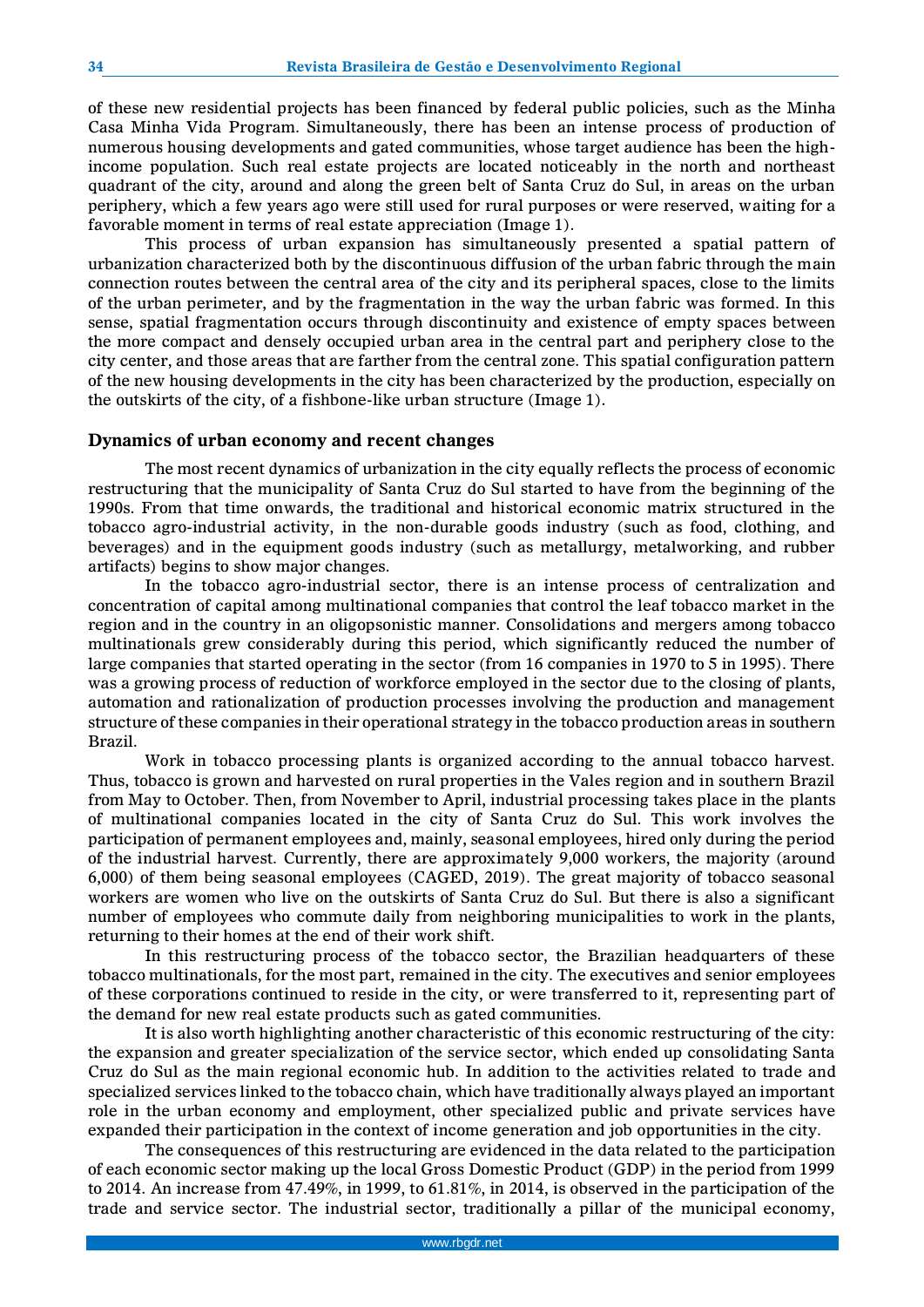reduced its participation from 48.42% to 35.63%. In addition, data related to the annual Gross Value Added (GVA) of each sector also show these changes in the municipal economy. Image 2 shows that between 2002 and 2017, while the Industrial GVA went from BRL 977,693.00 to BRL 1,661,836.00, with relative increase of 70%, the Services GVA went from BRL 664,053.00 to BRL 3,478,753.00, indicating relative increase of 424%. Since 2005, the GVA of the service sector has remained higher than the Industrial GVA, which reveals the new importance of the tertiary sector in the municipal economy (IBGE, 2017).

Regarding the dynamics of employment, it can also be seen in Chart 1, based on data from the General Unemployment Register (CAGED, 2019), that between 2004 and 2019, even if the industrial sector continued to be the one providing more employment opportunities in Santa Cruz do Sul, there was a decrease in its participation: from 64.7% to 47.9% in all job positions in the city. The effects of the national economic crises of 2007 and 2014 should be taken into account in this context. In turn, in the same period, there was an increase in employment in retail from 12.5% to 19.5%, in addition to growth in employment in the service sector, from 16.5% to 26.5%.

**Chart 1:** Distribution of employment by economic sectors (2002–2017) and evolution of the sectoral GVA (2002–2019) in Santa Cruz do Sul



Source: Created by Carolina Faccin, based on IBGE (2017) and CAGED (2019).

During the last 20 years, urbanization has also strengthened the city's positioning in the regional and state urban fabric through the development and consolidation of its function as a regional hub of commercial activities with certain specialization and services related to education and health. Another strengthening aspect in this sense is the fact that the city houses administrative units of federal and state public agencies that operate in the region, such as the Federal Police, the Federal Revenue Office, the Federal Courts, the Brazilian Social-Security Institute, the State Office of Education, the State Health Office, the State Police, among others. The data related to the Government's GVA, shown in Chart 1, clearly reveal the growing importance of this sector in the city's economy, which between 2002 and 2017 had an increase of 460% in the amount collected, from BRL 107,566.00 to BRL 603,407.00.

In the context of higher education, the foundation of the University of Santa Cruz do Sul (UNISC) in 1993 is worth mentioning. The institution's growing provision of new undergraduate and graduate programs attracts students from several municipalities not only in the Vale do Rio Pardo region, but also from neighboring regions (Vale do Taquari and Vale do Jacuí) and other regions of Rio Grande do Sul. Many of UNISC's 10 thousand students now live in the city, boosting the urban economy and especially the real estate market, as there is heavy demand for apartments, rooms, and houses for rent, both in areas close to the university campus, in the northern quadrant of the city, and in central areas, due to the proximity to services and the existing commercial structure.

Another important change in the local economy, arising from the creation and consolidation of the university in the last 25 years, was the creation of technological innovation environments, such as the Incubator of Technology Companies (ITUNISC) and the Science and Technology Park (Tecnounisc), which made the establishment of new companies possible and attracted technologybased companies from the fields of information and communications technology, biotechnology, environmental technology, and industrial systems and processes.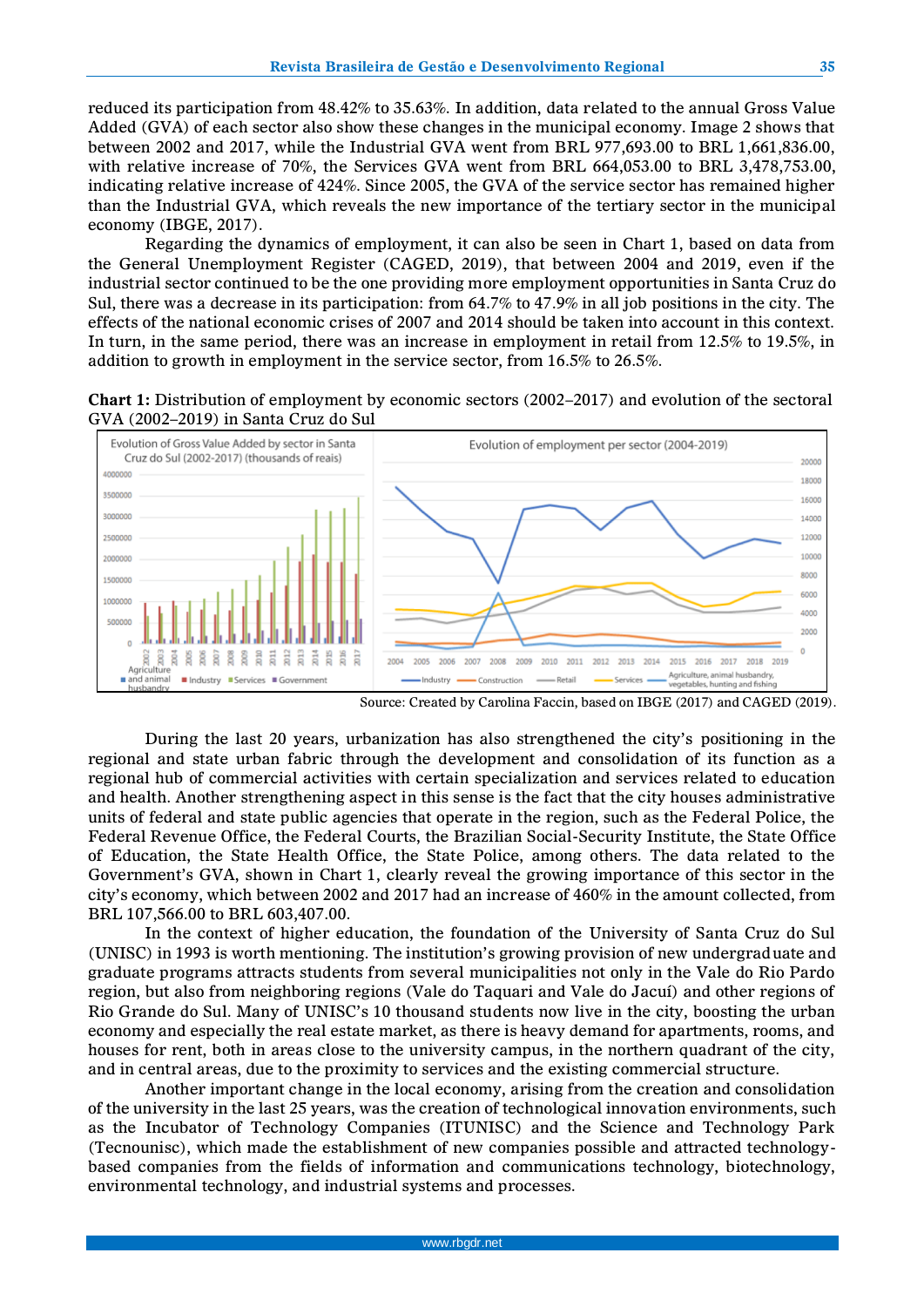Many of the university graduates also remained in the city after completing their programs, aiming at establishing themselves professionally and setting up new specialized businesses, in fields such as architecture, accounting, engineering, business administration, law, psychology, dentistry, medicine, nutrition, pharmacy, and physiotherapy, and also retirement homes, nursery schools, and vocational schools. The progressive increase, greater diversification, and growing specialization of health services, through the expansion and modernization of hospitals and the public and private network, have made the city an important regional hub for the provision of health services.

Furthermore, the growth in supply and these new types of urban services have been accompanied by changes in the dynamics of the real estate market, with the growing demand for modern spaces for the establishment of new businesses. This has been promoting real estate reappreciation in central and intermediate areas between the center and the outskirts of the city. Hence the growing commercialization of new buildings that are produced specifically to house offices and that are used by those new self-employed professionals.

The consequences of this economic restructuring have been seen in the dynamics of urbanization through important territorial transformations in its urban space.

#### **Territorial transformations**

Over the past thirty years, the city's recent urbanization process has been characterized by intense and uneven urban development. The main consequences of this include the progressive expansion of the urban perimeter, the increased verticalization of the city in the central area, and the emergence of irregular occupancies by the low-income population, in addition to the production of new real estate products — the construction of gated communities in intermediate and peripheral areas of the city.

One of the main changes in urbanization dynamics has been the new ways of using urban land in peripheral areas recently incorporated into the urban perimeter. Until the late 1990s, the outskirts of Santa Cruz do Sul were characterized (especially in the south, southwest, and southeast of the city) by the presence of irregular and/or clandestine urban occupancies, with shacks in areas without urban infrastructure (or with precarious infrastructure) or public housing units built by the municipal government. In the north and northeast quadrants, at that time, areas used for rural purposes (recently incorporated into the urban perimeter) predominated.

From 2010 onwards, intense production of gated communities begins to take place on the northern and northeastern outskirts of the city, with varied urban projects, which combine the high constructive urbanization standards of the developments' internal spaces, the construction of indoor spaces for leisure and recreation, and the private use of existing green areas in these new and sophisticated real estate projects, aimed at the upper class. On the southern outskirts of the city, from that period onwards, in addition to the irregular occupancies or housing units in precarious conditions, new subdivisions also began to be established, with public housing being built with funds from the Minha Casa Minha Vida federal program, in order to meet the needs of the city's low-income population (Image 2).

Image 2 shows this simultaneous process of socio-spatial segregation. In red, the popular subdivisions established on the southern outskirts can be seen, next to the industrial district of the city, a product of the spatial segregation resulting from the local exclusive and selective real estate market. In these places, the vast majority of residents are seasonal employees in the tobacco industry. In purple, the gated communities established on the northern and northeastern outskirts can be seen, next to the city's green belt  $-$  a result from the process of self-segregation of the wealthiest layers of the population.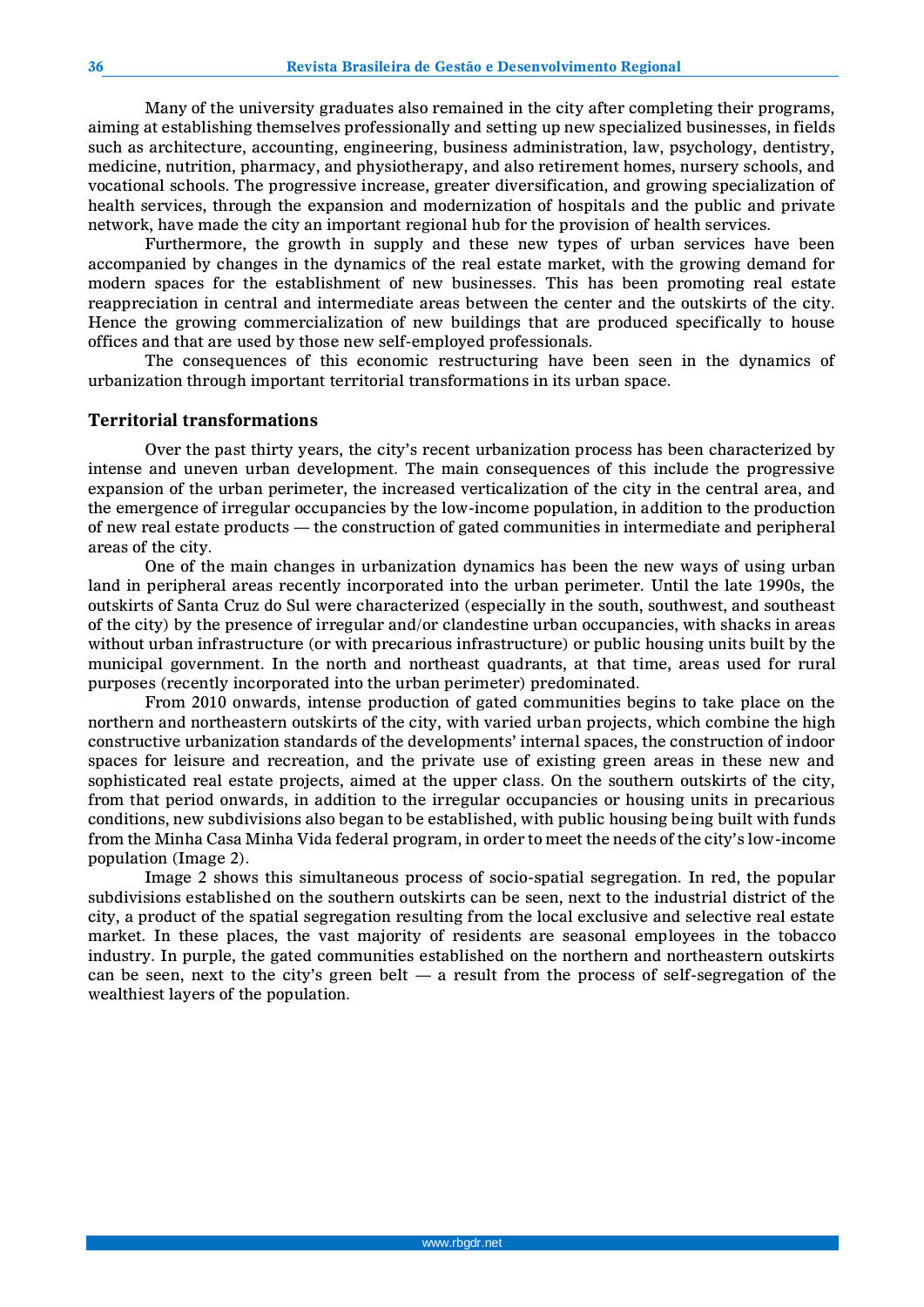

#### **Image 2:** Socioeconomic level and socio-spatial segregation in Santa Cruz do Sul, RS, Brazil

Source: Created by Carolina Faccin, based on IBGE (2010), Vogt (2020).

In other words, living on the outskirts of the city is no longer an exclusive condition for lowincome people, as it has also become an option of choice for the high-income population who choose to live inside walled estates, close to nature, in quieter areas, which are relatively far from the city center, but that can be quickly and easily accessed by road.

At the same time, the current urbanization dynamics, along with a highly speculative real estate market and the insufficient actions related to regulation and planning by the municipal government, has produced a certain logic of territorial organization and urban land use that reveals growing socio-spatial segregation and a city increasingly fragmented in spatial and economical terms, and socially divided.

Another territorial transformation experienced in recent decades refers to verticalization in the central area and in the northern quadrant, in the Universitário and Santo Inácio neighborhoods. The local construction industry, together with local and regional private real estate development companies, has produced numerous vertical real estate projects (buildings with up to ten floors) intended both for residential and commercial purposes. The intention of reproducing real estate capital through the production of these new products has changed the vertical parameters of construction. The networks of real estate agents involving landowners, real estate developers, and the construction industry have been successful in their requests for the local government for greater flexibility or change in municipal urban planning legislation, which results in the expansion of land use in these areas of the city. Such measures have led to greater demographic density and, consequently, greater pressure on road and sanitation infrastructure, and on existing urban equipment in these areas.

Finally, the recent urbanization of the city has shown changes in the central area with the progressive real estate appreciation and transformation of old commercial spaces owned by traditional local companies, through the acquisition of these properties by national and international chains that started operating in the city in the food, appliances, and clothing trade. This process has also occurred in intermediate areas near the city center, causing changes in land use, where previously industrial units were located, with large areas and warehouses for the activities of old local establishments, which have closed down or moved to the industrial district on the southern outskirts of the city. These spaces and properties were acquired by national and multinational capital (such as Walmart, from the USA) for commercial purposes, and there has been construction of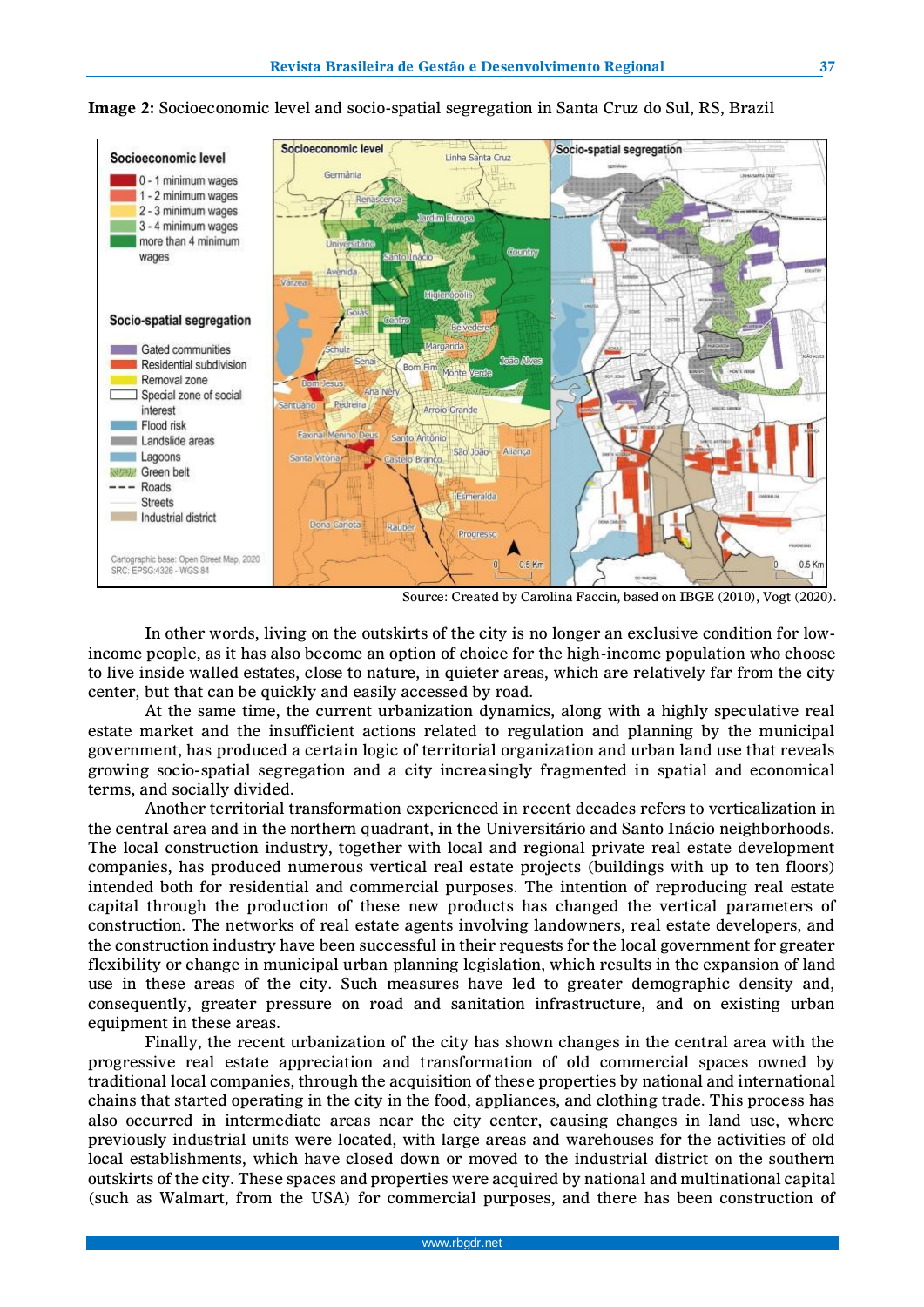hypermarkets, shopping malls, among others. Such changes have led to a growing appreciation of urban land in the central area of the city and a substantial increase in the price of rents for residential properties and commercial offices, which has led to high turnover of activities in this zone.

#### **Urbanism, tourism, and territorial transformations in the city of Bariloche, Argentina**

The city of San Carlos de Bariloche has a population of approximately 140 thousand inhabitants. The last national census of 2010 indicates a total of 112,887 inhabitants. Over the last decades, it has become one of the main international tourist destinations in Argentine Patagonia and an incipient intermediate city. Its centrality derives from its prominence as a tourist hub for the North Patagonian region, and also from a multiplicity of functions that it exerts over its area of influence, a peripheral territory of the large cities of the country.

The process of expansion and development experienced by the city can be acknowledged as a process of diffuse urbanization (Medina, 2018). In other words, a type of dispersed growth in a large urban area with suburbanization, in close contact with nature and located in a rugged and complex landscape. On the other hand, the city has stood out by its partial urban infrastructure and equipment, and insufficient quality of municipal services.

#### **The recent urbanization process**

In Northern Patagonia, the national agricultural colonization policies used the agro-export model predominant in "Modern Argentina" at the beginning of the  $20<sup>th</sup>$  century. Bariloche was originally a rural colony, devoted to agriculture and forestry, whose production was commercialized through companies along the Andes Mountains. In the mid-1930s, there was a turnaround with the institutionalization policies of the Andean territory (the Nahuel Huapi National Park is established in 1934) and with the improvement of communications and transport (construction of railways) (REY, 2004; MÉNDEZ, 2010; entre outros). Since then, an economic-productive structure strongly dependent on its landscape resources was consolidated (ABALERON et al., 2009; NÚÑEZ; VEJSBJERG, 2010).

The process of territorial and urban expansion of the city continued over the following decades, as seen in Image 3. The first subdivisions were established in a fragmented way in scenically advantageous areas west of the city center, as part of a process of settlement and urbanization that quickly consolidated the city's tourist vocation with increasing processes of land appreciation and real estate speculation (GUEVARA; NÚÑEZ, 2018; MEDINA, 2018).

During the 1960s and 1990s, the city's population growth intensified with internal migrants and Chilean immigrants. Average annual population growth rates tripled those in the country between 1947 and 1991 (Medina, 2018). The acceleration of the migratory influx was mainly associated with the increase in the demand for workers in various infrastructure and urban construction sites, and in activities associated with the growth of tourist services. New subdivisions and neighborhoods were formed in the peripheral areas, in reason of the growing appreciation of the lands of the western and central zones of the city. During these years, the southern upper-class neighborhoods consolidated (nearer the Pampa de Huenuleo area, commonly called "el alto"), and the first informal settlements appeared (MATOSSIAN, 2014).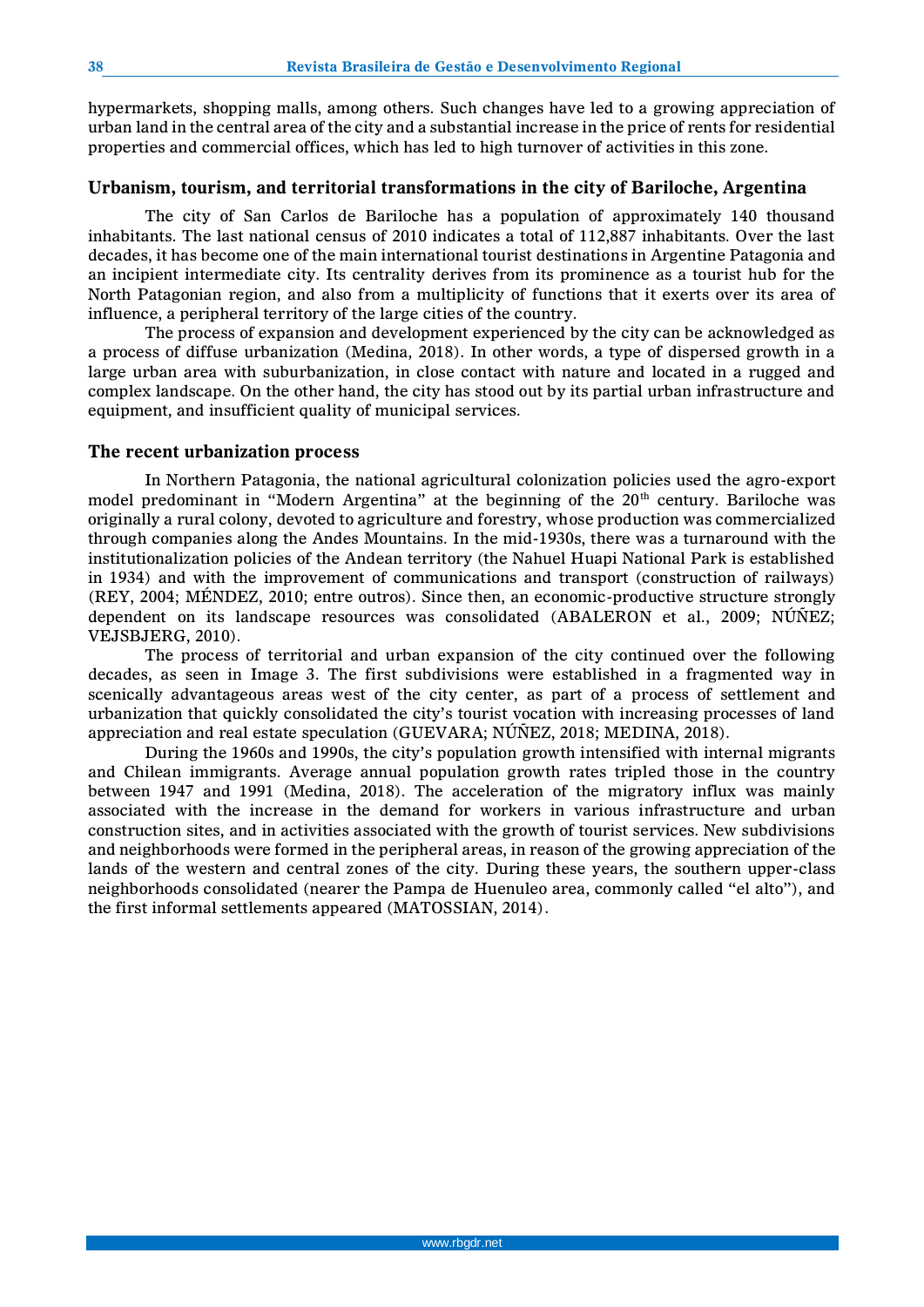

**Image 3:** Evolution of subdivisions over decades (1940–2000)

Source: MSCB (2015)

The macroeconomic crisis at the end of 2001 had strong demographic and economic impacts on the city. The population growth of Bariloche between 2001 and 2010 was 21.2%, higher than the 10.6% at the national level and 15.5% at the provincial level. This population expansion was the result of a new immigration process that attracted families expelled from the market in larger cities in the country. However, this wave of immigration could not be absorbed by the workforce, due to the limitations of the local tourism sector (despite the resurgence after the 2002 depreciation) and other economic sectors, which stagnated for decades. On the one hand, this process limited the labor integration of a growing core of residents without specific training or experience in tourism (BOSCH et al., 2004). On the other hand, as shown in Image 4, the demand for housing and urban land increased in peripheral areas, where these population groups had settled, resulting in generalized increase in land prices.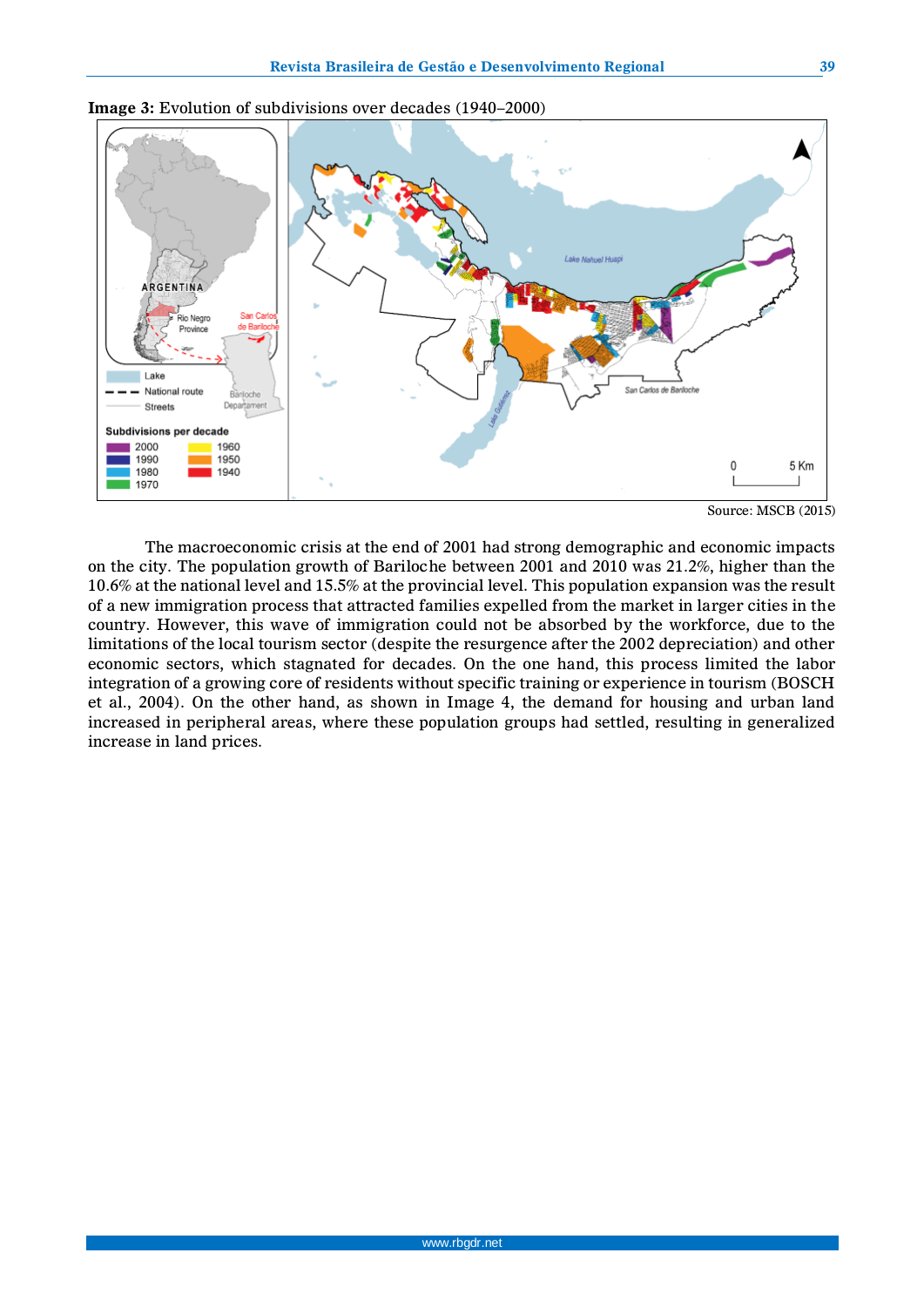

**Image 4:** Bariloche and Dina Huapi. Index: Variation in population density

Since then, the city has become an urban fabric of medium complexity, the result of urban and population expansion. This urbanization process has been a consequence of the consolidation of the city as a national and international tourist destination, but also of an expanding scientifictechnological sector, and of greater trade and services concentration. As shown in the map of Image 4, Bariloche is home to a significant number of higher education and scientific-technological institutions $^5$  that have developed and consolidated internationally since the creation, in 1955, of the Balseiro Institute and the Bariloche Atomic Center/National Atomic Energy Commission.

Today, Bariloche is an articulating hub not only of the regional tourism/recreation, but also of a multiplicity of medium- and high-complexity services in education, health, transshipment, law, trade, production, labor, communication and culture. Likewise, the city is home to offices of various public jurisdictions in three governmental spheres (local, provincial, and national)<sup>6</sup>. The physical presence of a significant number (in relation to the size of the city) of these organizations and public offices show the centrality of Bariloche in its region of influence and the usual flow of people who travel to the city temporarily demanding this type of services.

Simultaneously, a complex network was forming, in which several public institutions still interfered in the city without precise coordination. In such imprecision, greater or lesser according to certain historical moments, public policies related to land use were created based on the

 $\overline{a}$ 

Source: Subsecretaría de Planificación Territorial de la Inversión Pública, 2019.

<sup>5</sup> National Universities of Río Negro and Comahue; National Technological University, Balseiro Institute and Bariloche Atomic Centre, INTA (National Agricultural Technology Institute) and INTI (National Institute of Industrial Technology).

<sup>6</sup> They carry out managerial functions of the different spheres of the government (ANSES, AFIP, PAMI), consulates, national and provincial ministries, courts, civil registry, municipal offices, among others; of access to health (Ramón Carrillo Zonal Hospital and other private centers), or functions of protection of the geographical space (National Parks, National Prefecture, National Gendarmerie, Airport Police, National Army and its Mountain School, Federal Police, Provincial Police, SPLIF [Forest Fire Prevention and Fighting Service], Andean Forest Service, among others).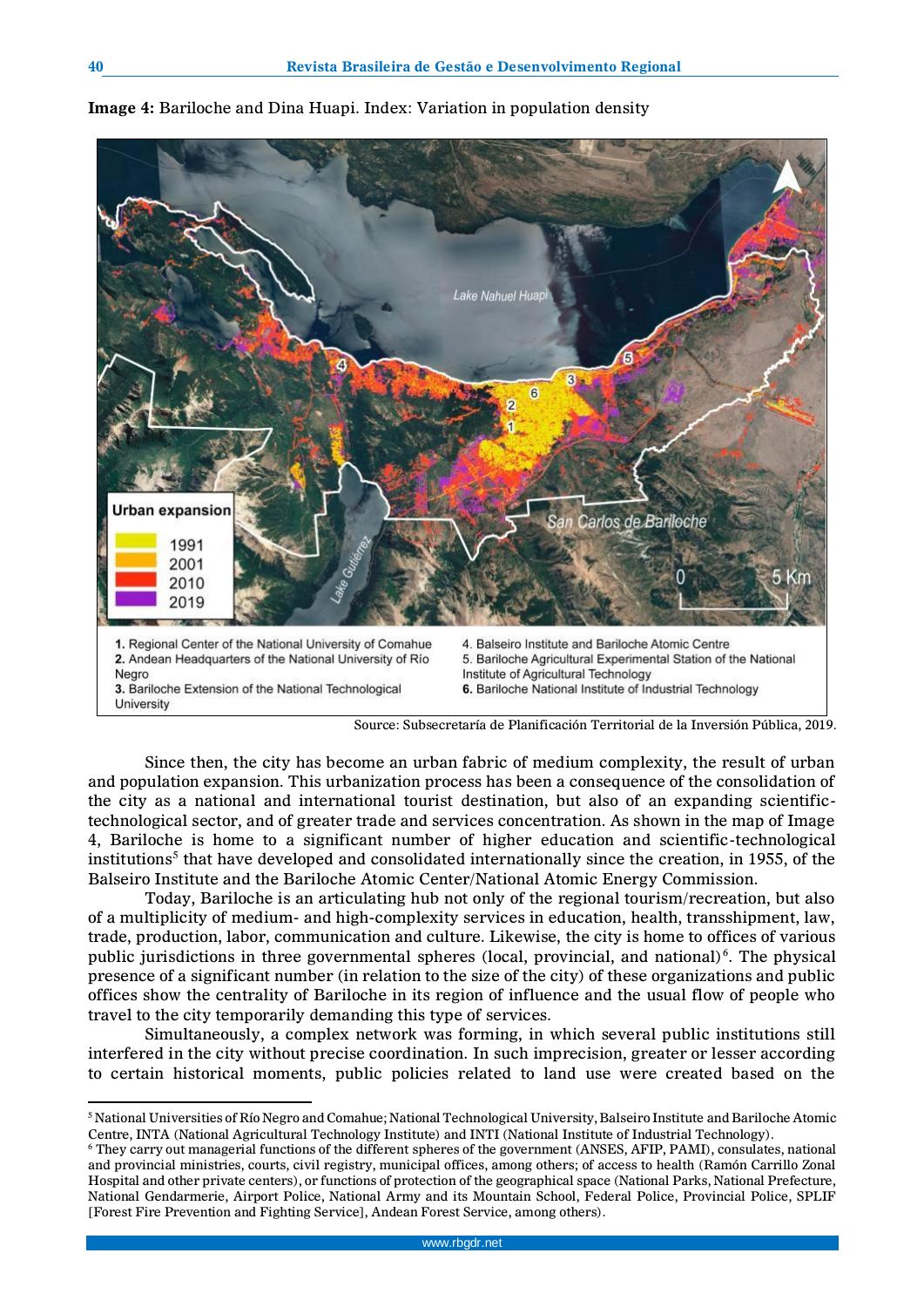correlation of forces according to the interests of different urban parties. In this correlation of forces, the conflict has been present based on disputes and negotiations of interests, projects, and ideas about the urban space that are constantly materialized in a spatiotemporal dimension.

Currently, the municipal district covers an area of 27,470 hectares (one of the largest in Argentina) and extends longitudinally for more than 60 kilometers along the Nahuel Huapi lake. The urbanized area, according to the registration criteria and the minimum infrastructure endowment reaches 8,050 hectares, with a perimeter of 172.5 kilometers and an average density of 16.14 inhab./ha, concentrating the highest number in the urban center and, the smallest, in the western zone (MSCB, 2015).

#### **The dynamics of urban economy and recent changes**

In addition to the existence of other components in the economic/productive structure of San Carlos de Bariloche, its model of local economic development is based on the tourism industry and on services directly or indirectly associated with it. The city's scant economic diversification can be seen in the analysis of data from the city's taxpayers. The tertiary sector (trade, tourist and nontourist services) represents 89.5% of the total revenue generated in 2018. The remaining 10.5% are generated jointly by the industrial sector (mainly food and textiles), construction, and the primary sector (fishing, agriculture and mines, and quarries).

The city receives around 700,000 visitors a year, with marked seasonality in the winter and summer months. Additionally, due to the occurrence of snow and the practice of winter sports, in the third quarter it receives an average of 20% more tourists than in the summer. About 15% of the total annual visits consist of foreign tourists (9% from neighboring countries and 6% from the rest of the world), while the remaining 85% come from different parts of the country (KOZULJ, 2018). The year 2019 ended with a total of 730 thousand visits, the best figure since 2008 (771 thousand tourists).

Along with its natural attractions, Bariloche stands out for its varied and exclusive highquality regional cuisine associated with tourist activity. The gastronomic businesses are mostly family owned and dedicated to the production and sale of handcrafted chocolates, gourmet foods, smoked products, fine fruit derivatives (raspberry, strawberry, sweet briar, cassis, cherry, and tart cherry), mushrooms, craft beers, among others. The chocolate shops are highly appreciated by visitors and have become a productive complex of around 30 companies with strong territorial roots — they are an important generator of local employment. Another thriving and dynamic food complex, with an increasing role in the local tourist context, is that of craft beers. Bariloche is one of the most well-known beer hubs in the country, with around 50 businesses with local, national and foreign capital, with their own breweries, pubs, and restaurants.

This low productive diversification exposes the city and its community to unwanted levels of vulnerability to exogenous events (volcanic eruptions, macroeconomic crises, epidemics, pandemics) that limit or even paralyze its local economy (CIVITARESI; COLINO, 2019) and endogenous processes of the same activity ("the tourist strain of Dutch disease" by OGLIETTI E COLINO, 2015).

Regarding the distribution of local employment, the government appears with a high relative weight (in its three levels). Although there are no official statistics, Kozulj (2016) estimates local employment by sector for 2014–2015 and shows that 22% of total employment corresponds to the public sector (Chart 2). Fifty-six percent of these public jobs depend on the provincial government (judicial system, health, education, and security), while 19% are municipal jobs, and the remaining 25% are jobs dependent on the national government, with its different institutions of security, higher education, science, and administrative offices located in the city. The Science and Technology system (with the Bariloche Atomic Center at the forefront) and the local headquarters of four National Universities, in particular, make up a local innovation system (acknowledged in the country as a scientific and technological center) of great dynamism in the gathering of highly trained human capital, in promoting innovation processes, in the creation of new companies, in knowledge transfer, and in institutional strengthening. Together, they account for approximately 16% of public employment, which represents around 15 workers in the sector for every 1,000 inhabitants of the city (KOZULJ, 2016).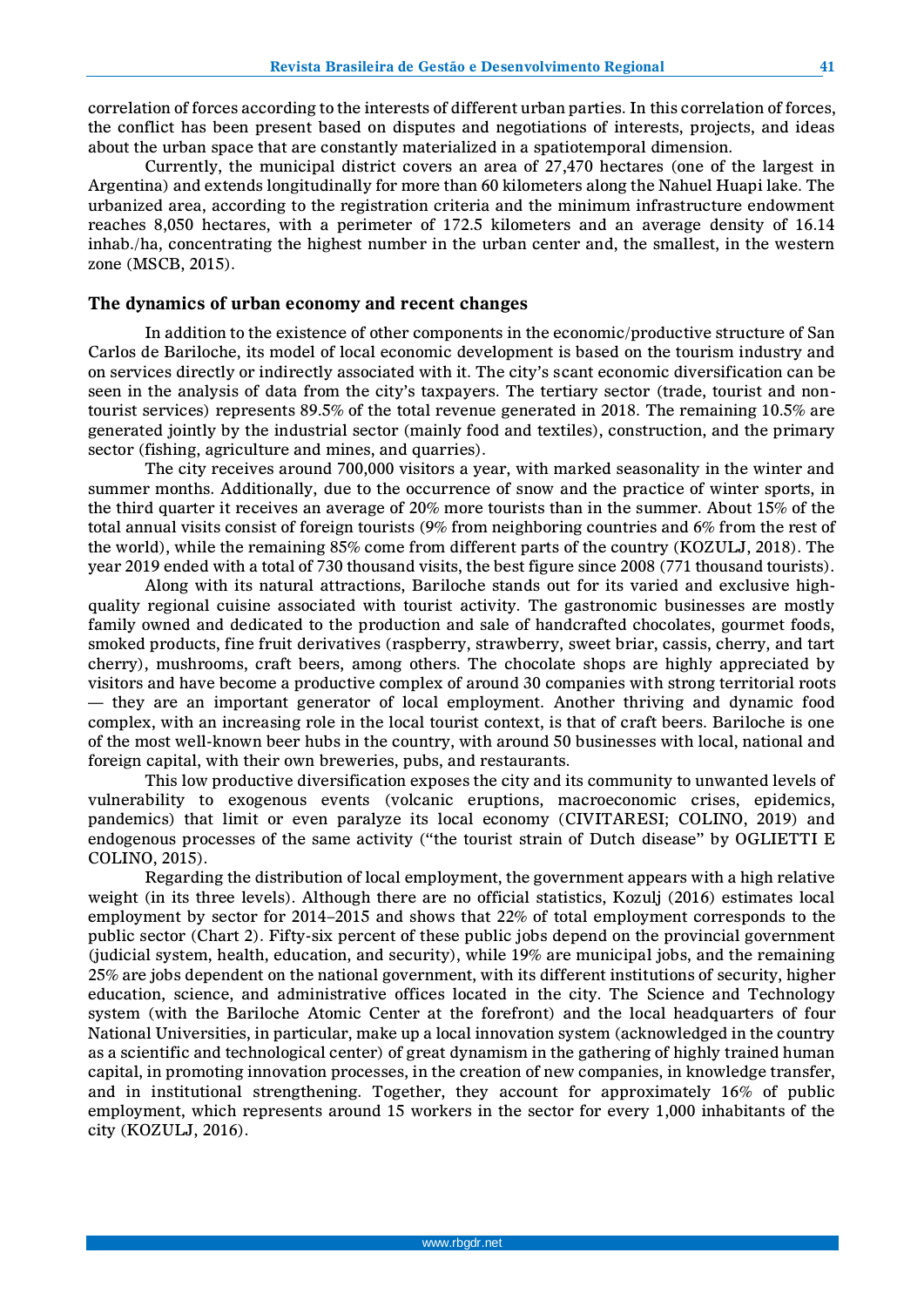**Chart 2:** Estimated local employment by sector, 2014–2015 (number of employees and percentage of total formal employment)



Source: Kozulj (2016).

The scientific/technological sector is inserted into the economic base of the city through INVAP S.E. (a state-owned company of the Government of Río Negro, which was founded as a result of an agreement with the National Atomic Energy Commission at the end of the 1970s). The company is an exporter of nuclear, space, radar and high-tech systems worldwide. Based on the demand for highly specialized services, it has led to the emergence of small local productive technology-based companies that, with varying degrees of success, complement their functions as INVAP suppliers by developing their own market insertion strategies.

As part of other actions in advanced services, in December 2017 the Nuclear Medicine and Radiotherapy Center was created, being operated and managed by the Institute of Nuclear Technologies for Health Foundation (Kozulj et al., 2018). The local resources and existing networks around the public and private technological scientific complex have led to the development of these new functions and advanced services, and of highly qualified jobs.

## **Territorial transformations**

These characteristics of an incipient intermediate city (location economies, educational opportunities, accommodation in provincial or national government levels of administration, among others), with its consequent accelerated territorial expansion, have led to the consolidation of a large and topographically rugged urban area with low population density, little planning and spatial, economic and social segregation, which is primarily the product of unequal access to urban land (MATOSSIAN, 2014; GUEVARA, 2015; MEDINA, 2018). Local (mainly from tourism) and foreign economic surpluses, represented through real estate investments in zones with privileged landscapes, led the city to expand over rural areas and to be filled, from east to west on the coast of Nahuel Huapi Lake, with activities primarily related to tourism, middle and upper-middle class housing, and holiday homes. The last few decades have also seen the production of gated communities and other similar real estate projects located on the outskirts of lakes, forests, and mountains, aimed at the high-income population and residential tourism. This means that the particularly diffuse character that the urban configuration of Bariloche acquired has as its reference the formation of urban income and the real estate attention to suburban areas of scenic interest.

In the mid-2000s, as a result of this urbanization process, initiatives by groups of residents emerged with the intention to highlight the anthropogenic pressure on the natural environment. Thus, urban nature reserves were formalized with the objective of conserving nature, keeping certain areas free from urbanization processes. The first of these was the Laguna El Trébol urban nature reserve, formalized by Municipal Ordinance 1570-cm-2005. Subsequently, there were the natural and urban reserves Alto Jardín Botánico (Ordinance 1802-cm-2008), Lago Morenito, and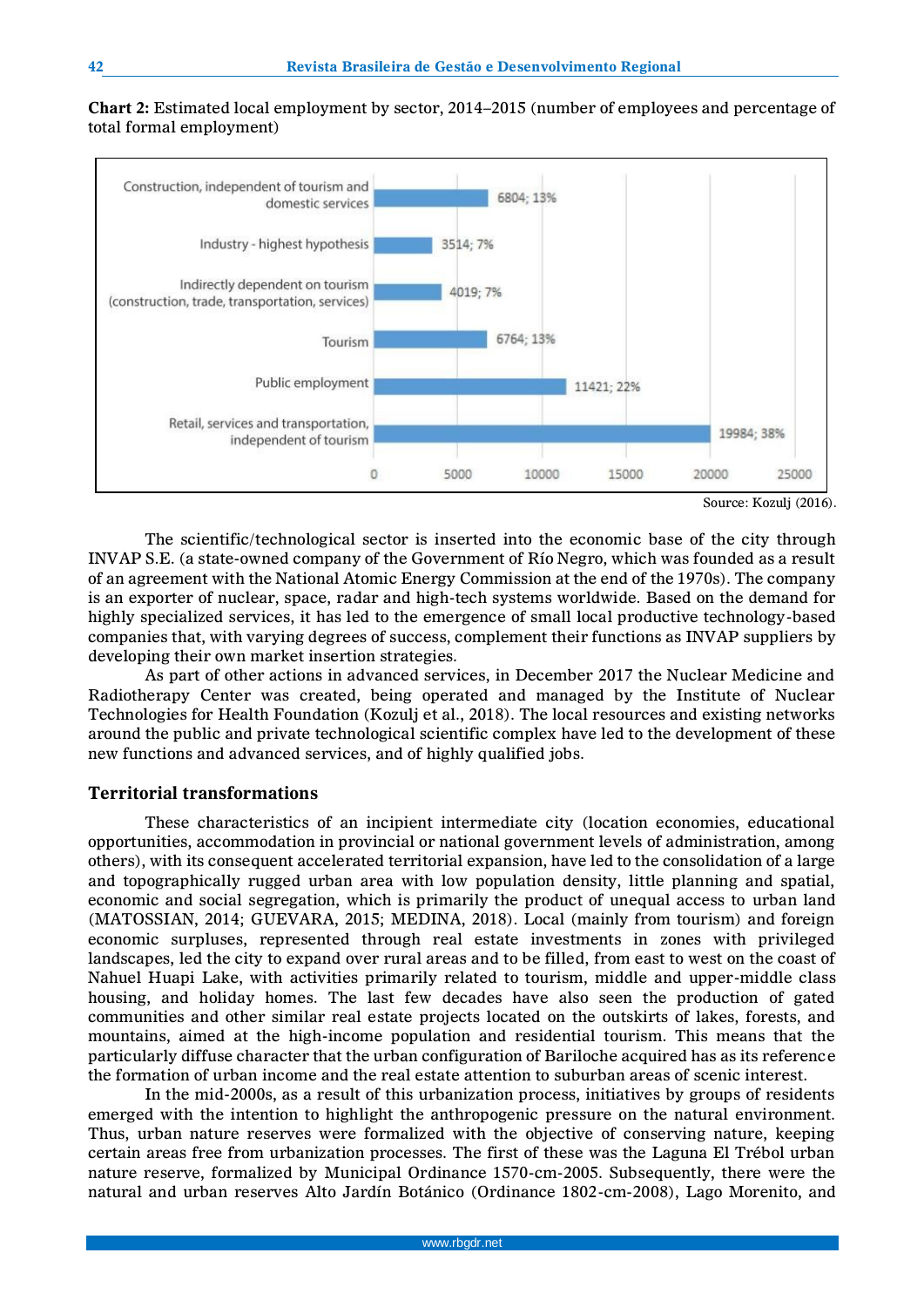Laguna Ezquerra (Ordinance 2030-cm-2010) and Bosque de la Ermita (Ordinance 2082-cm-2010). All of them represent, in addition to the conservation purposes, a conflict between residents already established in the reserves, who were already enjoying the benefits of living in a natural environment within the city, and the new neighbors who wanted to enjoy it (MEDINA, 2018).

As a consequence of these land appreciation processes, the city also expanded towards the southeast (commonly called "el alto"), an area of complex geography, with floodable soils, little urban infrastructure, and of less economic value, where the lower-income population tends to be located (MATOSSIAN, 2014). Although on a different (smaller) scale, the market logics can also be seen here in the processes of territorialization and transformation of urban space, which explain a recent and growing sociodemographic and economic heterogeneity in its interior (Image 5).

**Image 5:** Socioeconomic level by census radius (2010) and land occupation (2015) — S. C. de Bariloche



Source: Municipality of S. C. de Bariloche, based on data from Censo Nacional de Población Hogares y Viviendas (2010) and MSCB (2015).

This entire process, based on real estate appreciation, has boosted the development of concentrated economic groups that exert power and condition the enforcement of urban environmental protection policies, but which, in turn, negatively affects the local government's ability to prevent the fragmentation of urban space, the "countrification", the increase in informal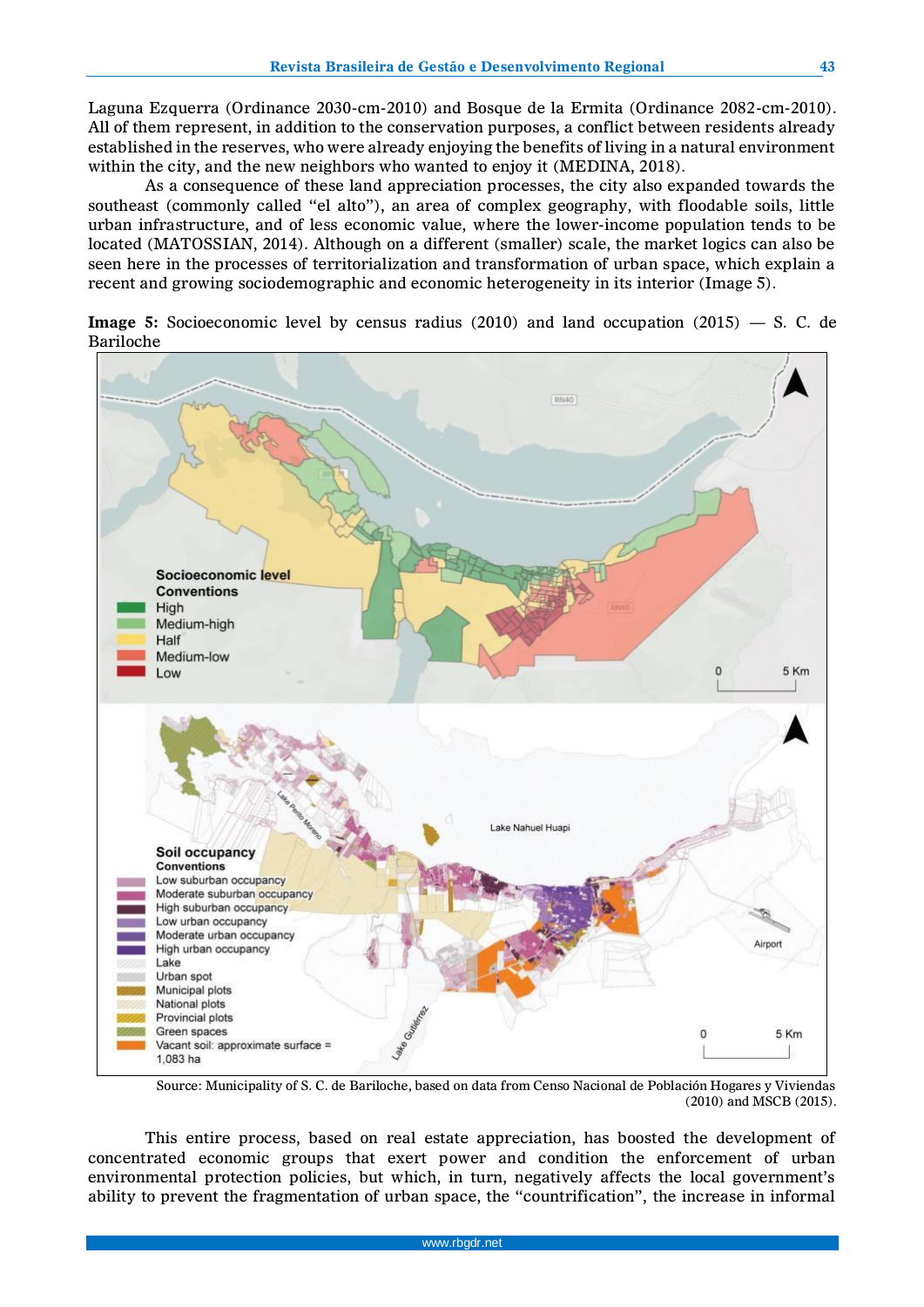settlements, and social polarization and exclusion that have an impact on the transformation processes of the city.

## **Specificities and similarities in urbanization and urban development in the intermediate cities of Santa Cruz do Sul and San Carlos de Bariloche**

In general, it is first necessary to recognize that the intermediate cities and their respective urbanization processes analyzed here have differences, specificities, and particularities inherent to the historical and cultural backgrounds of the regions where they are located, to their dynamics of economic development and urbanization, and to the spatial location of their urban sites and the geographic situation in which they are located, in their provinces and in their countries.

Although both cities are in peripheral capitalist countries, such as Argentina and Brazil, they have very different spatial locations. San Carlos de Bariloche is located in the Río Negro Province, along the border with Chile, in a national park area, and 1,580 km away from the metropolis of Buenos Aires. Santa Cruz do Sul, in turn, is located in the Vale do Rio Pardo region, in the central area of Rio Grande do Sul, 150 km away from the metropolitan region of Porto Alegre, the capital of the State of Rio Grande do Sul, in southern Brazil.

Regarding the natural environment, there are also differences: while San Carlos de Bariloche is located along the Andes Mountains, in a mountainous region, and has a cold and dry climate, typical of a temperate forest zone, Santa Cruz do Sul is located in the region of transition between the forest areas of the Rio Grande do Sul plateau and the Pampa countryside, with a warm and temperate climate. Regarding the environmental limitations to the urbanization process of the cities, it is possible to see that the city of San Carlos de Bariloche is inserted in the area of a national park (Nahuel Huapi National Park), and therefore has natural and legal limits to urban expansion. Today, there are a series of settlements grouped in various levels that closely coexist with the national park (Villas Catedral, Los Coihues, Arelauquen, Llao Llao, as well as Campanario, Colonia Suiza and those bordering the Park). This situation creates challenges and complexities for a harmonious relationship between the urbanization process and the park's environmental management, due to the pressures and problems related to the growing demand for resources. Santa Cruz do Sul is located in an urban site surrounded to the east by hills (the so-called Green Belt) and to the west by Lake Dourado (Image 2). These natural elements have also conditioned the spatial orientation of urban expansion in these quadrants of the city. However, due to the recurrent pressure of real estate agents and landowners on the municipal government, urban and environmental legislation has been made more flexible with regard to land use regimes, promoting the growing occupancy of areas close to or within these spaces, through the construction of new subdivisions and gated communities in these regions of the city.

There are also particularities in the historical processes of territorial formation in both cities. The city of Bariloche, officially founded in 1902, was the result of a previous military campaign that subdued the original population and allowed the occupancy and enhancement of Pampa and North Patagonian lands. It was a border city, fundamentally dedicated to agro-pastoral and forestry work until the mid-1930s, when, driven by national policies, a strong transformation of the regional space began based on tourism. The city of Santa Cruz do Sul was created in 1905, as a result of the development process of the colonial settlement founded in 1849 in this region of the State of Rio Grande do Sul, by the provincial government, with the arrival of German immigrants.

Taking into account these particularities regarding geographic conditions, spatial location, historical background, and the economic structure and dynamics of these intermediate cities, which cannot be disregarded in the comparative analysis, our intention in this topic is to highlight some variables that we believe are important for the understanding of the recent urbanization of these intermediate cities, and that allow us to identify the specificities and similarities existing in how this process occurs in both. For this purpose, some of these main analysis variables are systematized in Table 1.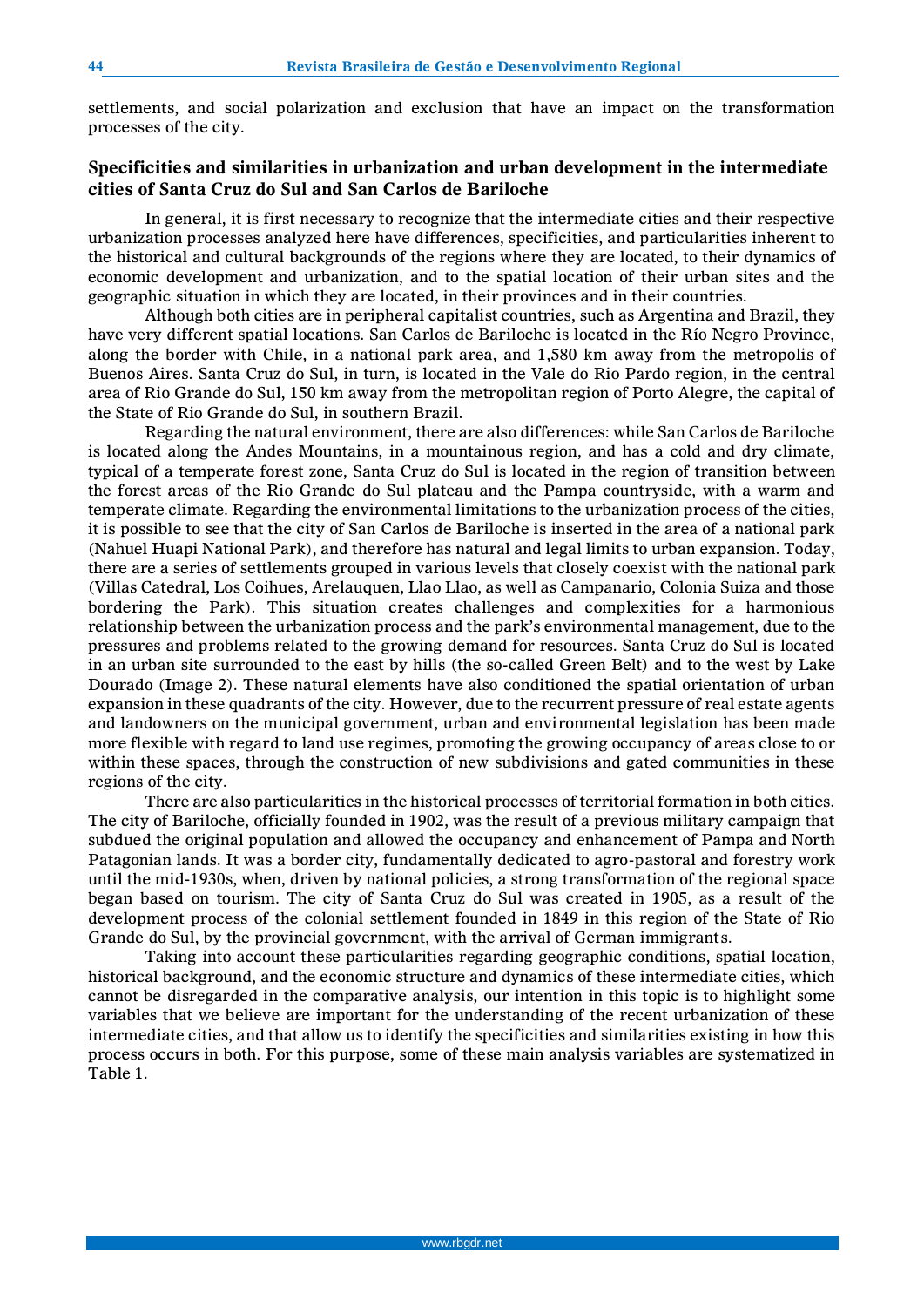| Analysis variables Santa Cruz do Sul               |                                                                                                                                                                          | San Carlos de Bariloche                                                                                                                                                       |
|----------------------------------------------------|--------------------------------------------------------------------------------------------------------------------------------------------------------------------------|-------------------------------------------------------------------------------------------------------------------------------------------------------------------------------|
| Integration into<br>global value<br>chains         | Global tobacco chain.                                                                                                                                                    | Global tourism chain.                                                                                                                                                         |
| Nature of<br>business capital                      | Mainly international capital in the tobacco<br>sector, and national capital in other<br>productive sectors.                                                              | Mainly national capital of the tourism<br>sector grouped in multiple business<br>chambers.                                                                                    |
| <b>Seasonality of</b><br>economic<br>dynamics      | Tobacco harvest (harvesting crops,<br>industrial processing, and export).                                                                                                | Winter and summer seasons. It stands<br>out as a winter sports hub, receiving<br>national and international tourism.                                                          |
| <b>Economy and</b><br>lurban<br>employment         | Tobacco processing industry,<br>construction, and services. Seasonal<br>employment in the tobacco industry.                                                              | Services and trade associated with tourist<br>and recreational activities, with marked<br>seasonality. Strong public sector<br>presence.                                      |
| <b>Spatial</b><br>configuration of<br>urbanization | Verticalization in the central area and<br>dispersed and fragmented urbanization<br>on the city's outskirts.                                                             | Scattered and fragmented urbanization,<br>increasing densification in the central<br>area.                                                                                    |
| Main urban social<br>agents                        | Landowners, tobacco industry, and real<br>estate developers, but also excluded<br>social groups. Informal occupancies of<br>urban land.                                  | Entrepreneurs and investors associated<br>with tourism, real estate agents and<br>speculators, excluded social groups, and<br>informal occupancies of urban land.             |
| <b>Access to urban</b><br>land and housing         | Housing deficit for the working class<br>accompanied by vacant properties.<br>Peripheral neighborhoods with poor<br>infrastructure for equipment and public<br>services. | Low-income housing deficit accompanied<br>by unoccupied or underemployed real<br>estate and holiday homes.<br>Neighborhoods with poor infrastructure<br>and urban facilities. |
|                                                    | Very speculative real estate market,<br>creating inequalities and segregation in<br>access to urban land and the city.                                                   | Very speculative real estate market,<br>creating inequalities and segregation in<br>access to urban land and the city.                                                        |

**Table 1:** Variables for comparative analysis in the recent urbanization process of the intermediate cities of Santa Cruz do Sul and San Carlos de Bariloche

Source: Created by the authors.

The first variable that stands out is the fact that both cities and their urban economies are integrated into global value chains and, therefore, experience both the opportunities and the limitations and difficulties of this economic integration, with effects and consequences for development of the urban economy and the urbanization process of these cities.

Santa Cruz do Sul is historically integrated into the world tobacco market, and its industrial activity of processing leaf tobacco and producing cigarettes is mainly intended for export. The dynamics of industrial production and employment in the tobacco and cigarette sector and the dynamics of specialized services to support this productive activity are closely linked and dependent on the demands of the world market. They are also subject to the conditions of exchange rate variation, health and tobacco control legislation in buyer countries, and changes in market strategies and the productive restructuring adopted by multinational corporations that control the production process and tobacco exports. San Carlos de Bariloche is integrated into the global tourism chain and all related services thereof. Although the international market is not the most relevant, the operating dynamics of the activity, especially winter tourism, is closely connected with global demand, especially from neighboring countries (Brazil and Chile), and with the trends in high-level excellence destinations worldwide. Likewise, the arrival of tourists is also conditioned by exogenous factors, be they macroeconomic and institutional (e.g., institutional crisis at the end of 2001), natural (e.g., Puyehue-Cordón Caulle Volcanic Complex eruption in June 2011) or epidemic (outbreak of the influenza A/H1N1 epidemic in 2009 or the current COVID-19 pandemic).

Additionally, there is the variable referring to the origin of the business capital that prevails in the urban economy of both cities. In this regard, it is possible to notice the existence of peculiarities. While in Santa Cruz do Sul there is hegemony of international capital in the production, industrial processing, and export of tobacco, in addition to the presence of national capital in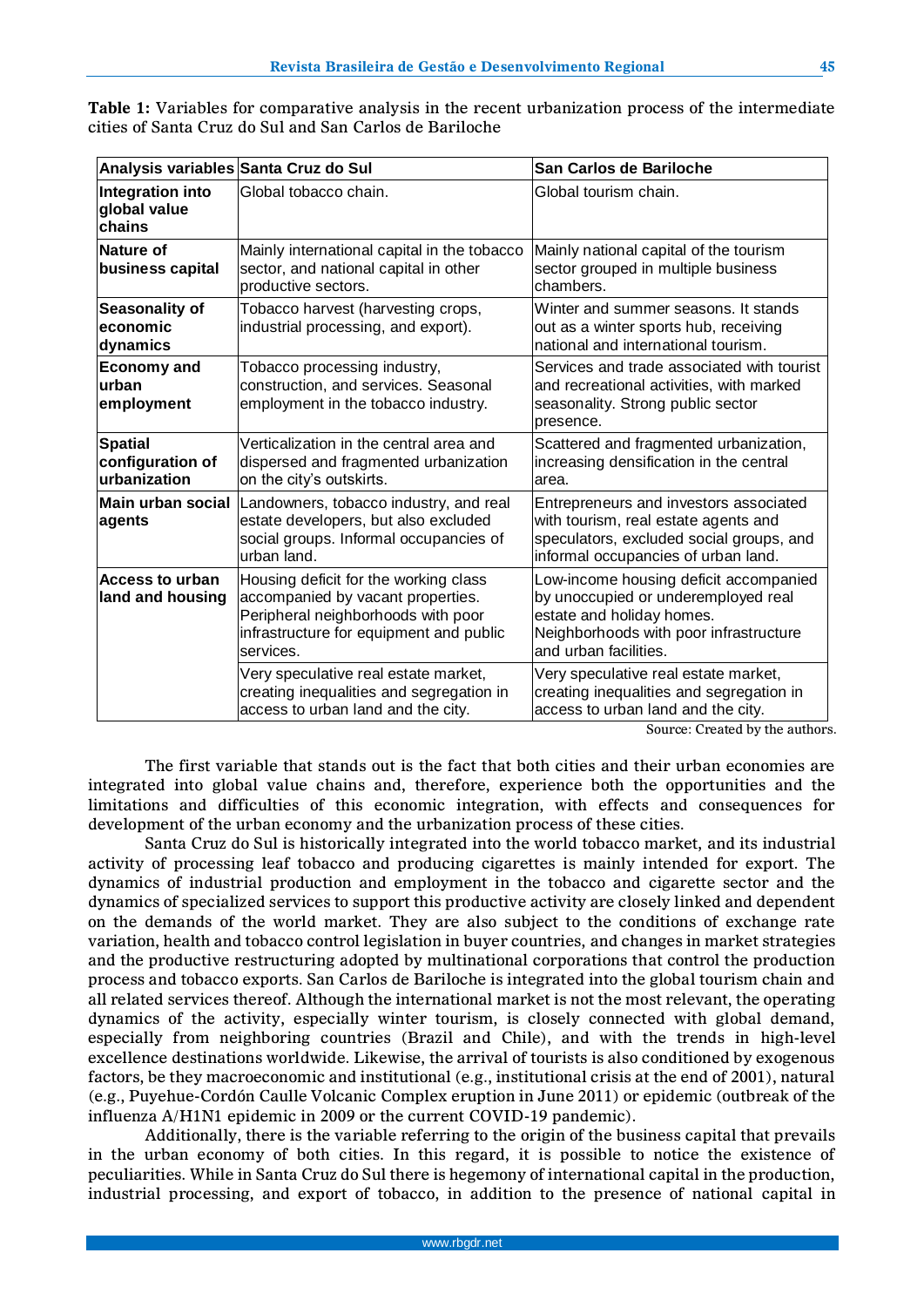companies providing general and specialized services, in San Carlos de Bariloche it is possible to see the predominance of national capital conducting activities and services in the context of the tourism chain and its direct interrelation with the real estate market and the urban and landscape transformations caused by them.

The economic integration of both cities to these two global value chains presents another similarity, which is the seasonality variable experienced by economic dynamics. Tobacco harvesting and tourism seasons occur at certain times of the year — they are not permanent activities, but seasonal ones. Thus, they condition the development of the urban economy in both cities, concentrating in certain months of the year the productive activities of industrial processing and export of tobacco, in the case of Santa Cruz do Sul, and the services of accommodation, consumption, recreation and leisure for tourists, in the case of Bariloche. This seasonality, present in the main productive activities of the economy of these cities, also guides and conditions the opportunities for urban employment. In Santa Cruz do Sul, seasonal employees who work in the industrial tobacco processing lines are hired for six months, from January to June. During the rest of the year, they are unemployed or temporarily work in construction or retail, or provide domestic services. Most of these workers reside in peripheral neighborhoods, close to the city's industrial district, in poor subdivisions, many of which are irregular and lack adequate infrastructure. Similarly, in San Carlos de Bariloche, seasonal workers are hired in tourist services for short periods, from June to August and from December to February. For the rest of the year, they are unemployed and find a complementary source of income in construction sites and providing domestic services, and in other subsistence activities. In general, these seasonal workers and their families live in low-income neighborhoods with little urban infrastructure, in public or irregular subdivisions in the south of the city.

Regarding the variable referring to the spatial configuration resulting from the recent urbanization process, it is possible to see that, in both cities, the evolution of the urban fabric reveals a simultaneous process of spatial dispersion and fragmentation. In Santa Cruz do Sul, the urbanization of the city has revealed a progressive and intense expansion of the urban perimeter, incorporating new areas (until recently only used for rural purposes) for the production of new real estate products, such as gated communities (on the northern outskirts) and public housing units (on the southern outskirts). However, in the urban areas that are more consolidated and have numerous infrastructure items and services (in more centralized neighborhoods), several unused urban voids are currently under process of real estate appreciation. In turn, the urbanization process in San Carlos de Bariloche happened through extensive and diffuse growth from the incorporation of new areas and plots scattered and fragmented in time — before rural use (Images 3 and 5). Its purpose was the construction of tourism infrastructure and other relevant services, residential neighborhoods, and holiday homes in the western and central areas of the city, and low- and middleincome neighborhoods and subdivisions in the south zone and in the areas east of the city. Recent transformation trends indicate greater intensification of use of the city center through verticalization and densification processes in low-income urban areas, even with poor planning, infrastructure, and urban equipment.

The current spatial configuration and the recent urbanization dynamics of these cities also reveal that the social production of urban space is the result of actions, strategies, and relationships conducted by social agents that are present and active in both cities. Thus, it is possible to identify the strong presence of landowners, real estate developers, industrial and commercial business owners, the municipal government, and excluded social groups. It is possible to see that, in both cities, the social and economic articulations and the power relations and disputes between some of these social agents present in the process of social production of urban space have led to the production of increasingly segregated and fragmented urban spaces, which are useful for the interests of the hegemonic economic sectors that control the urban economy and that are linked to the global tobacco and tourism value chains.

In both cities, one of the main socio-spatial consequences of this process of social production of urban space refers to the variable of access to urban land and housing. The existence of a speculative and socially exclusive real estate market, coupled with insufficient public policies for land and housing in the context of the social demands of the low-income population, has led to the growth of the housing deficit, informal land occupancies, irregular production of subdivisions, and the construction of precarious housing in areas without urban infrastructure, especially on the outskirts of both cities. Thus, the socio-spatial segregation process has expanded in these cities,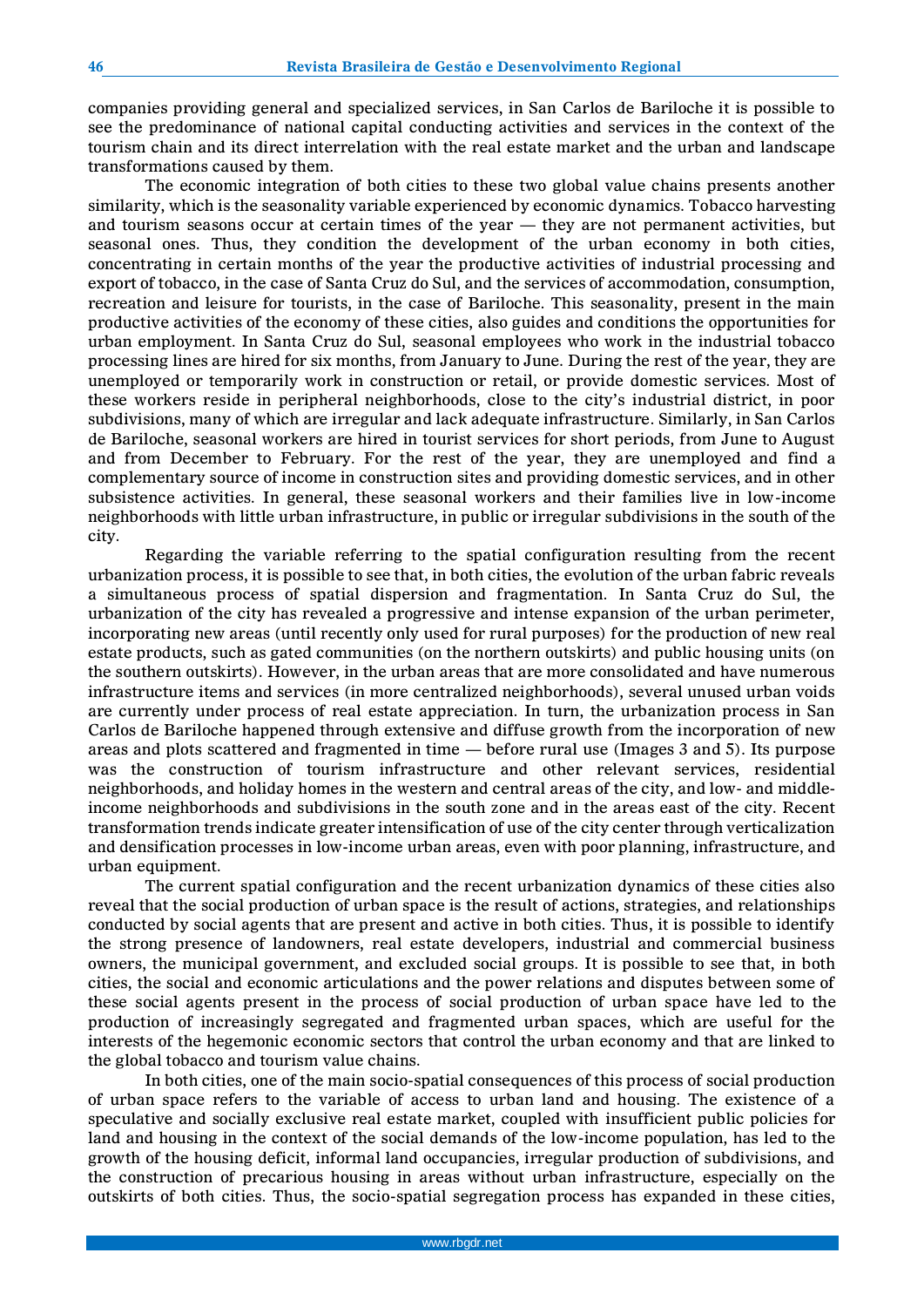where the urbanization process has not guaranteed the effective right to the city, especially for the low-income population.

## **Final Thoughts**

In the analysis of the recent urbanization and the socio-spatial configuration of the intermediate cities of Santa Cruz do Sul, in Brazil, and San Carlos de Bariloche, in Argentina, it could be seen that such processes have differences and peculiarities that are specific to each of the cities and also conditioned by the particularities of the historical, cultural, economic and geographic contents of the respective municipal and regional territories where they are located. Nevertheless, it is possible to find some commonalities that can be used to generalize questions about the urbanization processes of intermediate cities. One is that the structural socioeconomic heterogeneity that exists in both cities, the macroeconomic volatility, and the erratic nature of national policies lead to a type of urban segregation dynamics in which essential inequalities in access to work, land, housing, and services occur.

It was also seen that these two cities being integrated into global value chains (tobacco and tourism) represents some important conditioning in their processes of urbanization, economic structuring, and socio-spatial organization, with consequences in urban dynamics, something that, on the one hand, shows the dependence of the organization and operation of these hegemonic economic activities in the local and regional economy, and, on the other hand, the existence of a speculative real estate market and the lack of effective public policies regarding regulation, housing, and planning for the use and occupancy of urban land, which leads to socio-spatial segregation and dispersed and fragmented urban growth.

The urbanization and recent urban transformations of the intermediate cities of Santa Cruz do Sul and San Carlos de Bariloche are also the result of their condition as regional centers that have relevant economic centrality and importance in terms of public and private services, attracting various flows of people, products, capital, and information both in the regional context, in their respective provinces, and in the national and global contexts.

The world (and also Latin America) has experienced an intense and growing urbanization process that is not restricted only to metropolitan areas but also reaches and expands in intermediate cities. Understanding the particularities of this process and its economic characteristics and sociospatial consequences in medium-sized cities of different countries and regions, aiming at assimilating their specificities and similarities, can help in the construction of some classification of how this process is carried out in a territory. Doing that creates the possibility of reviewing and/or improving public planning, making it more adapted to each territory and each city. This was the intention of this study. Certainly, it is still necessary going further in this matter.

## **References**

ABALERON, C.; LÓPEZ ALFONSÍN, R.; KOZULJ, R.; GIOVANNINI, M.; GLUCH, M. **Evolución de la Sustentabilidad Turística de San Carlos de Bariloche**. Viedma, Argentina: Min. de Turismo de Río Negro, 2009.

BELLET, C.; LLOP, J. Mª. Miradas a otros espacios urbanos: las ciudades intermedias. **Revista Geo Crítica Scripta Nova**, Universidad de Barcelona, 8 (165), 2004.

BRENNER, N. **Espaços da urbanização: o urbano a partir da teoria crítica** 1. ed. - Rio de Janeiro: Letra Capital: Observatório das Metrópoles, 2018.

BOSCH, J.L., SUAREZ, S. Y OLIVARES, G. "La importancia de la generación de empleo como dinamizadora del desarrollo local en un centro turístico. Caso: San Carlos de Bariloche". **Aportes y Transferencias** 8 (2), 2004, p. 25-44.

CADASTRO GERAL DE EMPREGADOS E DESEMPREGADOS (CAGED). **Número de empregados admitidos e demitidos por mês por setor CNAE 2.0**. 2019. Disponível em [http://bi.mte.gov.br/bgcaged/caged\\_rais\\_vinculo\\_id/login.php](http://bi.mte.gov.br/bgcaged/caged_rais_vinculo_id/login.php)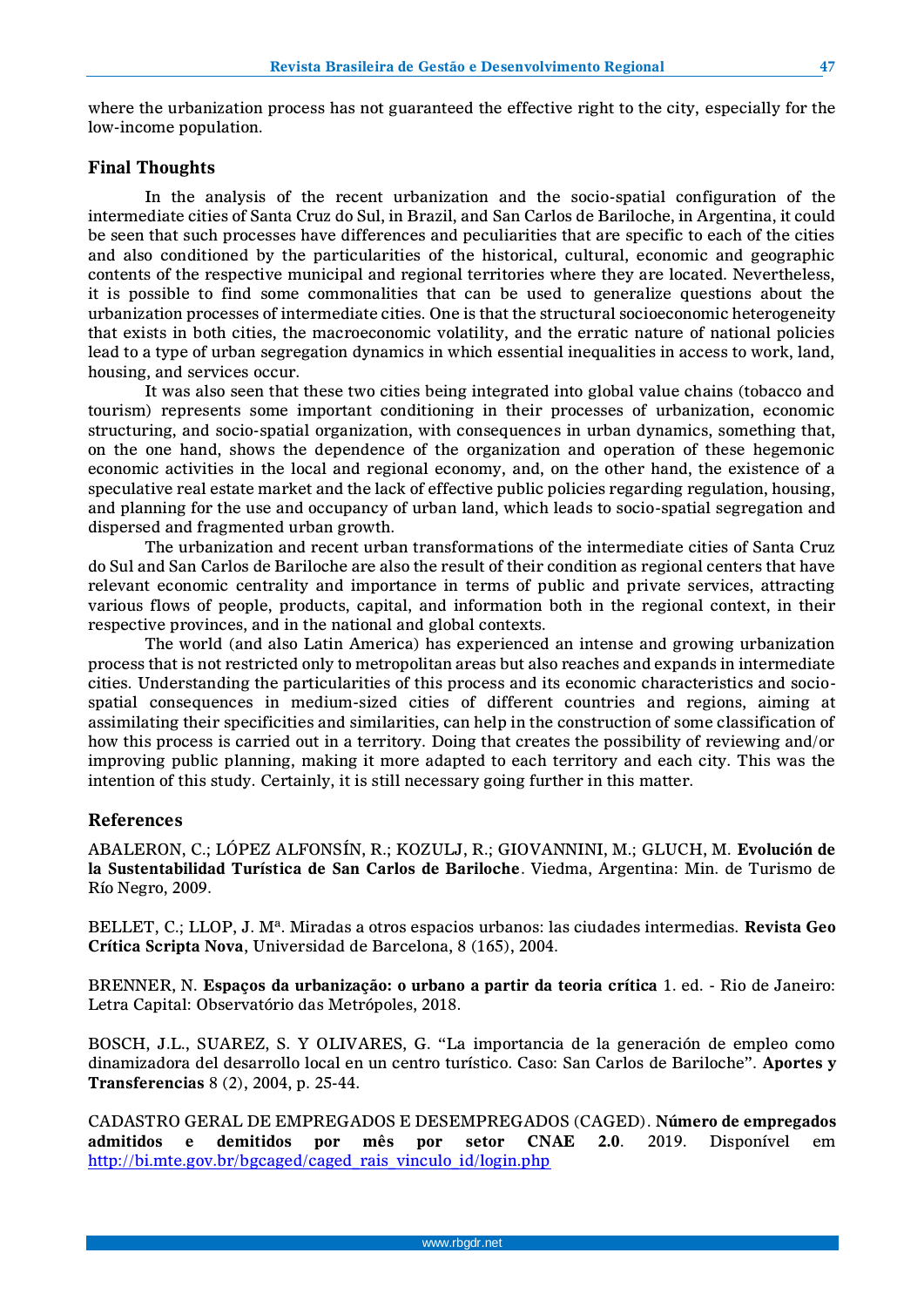CIVITARESI, H. M.; COLINO, E. Turismo, Transformaciones Territoriales y Resiliencia. Bariloche como evidencia de una ciudad intermedia argentina. **Revista REDER Revista de Estudios Latinoamericanos sobre Reducción del Riesgo de Desastre***s*, 3 (1), 2019, pp. 41-52.

GORENSTEIN, S. et al. Una revisión y algunas preguntas sobre ciudades intermedias. Explorando funciones en ciudades pampeanas y norpatagónicas. **XI Seminario Internacional RII de Investigadores sobre Territorio y Globalización**, Universidad Nacional de Cuyo, Mendoza, 2010.

GUEVARA, T.; NÚÑEZ, P. La ciudad en disputa en el barrio 10 de Diciembre. In: GUEVARA, T. (Ed.). **Urbanización y hábitat en Bariloche: Ciudades que habitan una ciudad**. Viedma: Editorial UNRN, 2018. Disponível em <http://books.openedition.org/eunrn/1623>

GUEVARA, T. Bariloche: problemáticas y restricciones en el acceso al suelo urbano. **Desde la Patagonia Difundiendo Saberes**, 12 (19), 2015, pp. 46-53.

HARVEY, D. **O enigma do capital e as crises do capitalismo**. São Paulo: Ed. Boitempo, 2011.

HARVEY, D. **A produção capitalista do espaço**. São Paulo: Ed. Annablume, 2005.

INSTITUTO NACIONAL DE ESTADÍSTICAS Y CENSO (INDEC). **Censo Nacional de Población, Hogares y Viviendas.** Buenos Aires: INDEC, 2010

INSTITUTO BRASILEIRO DE GEOGRAFIA E ESTATÍSTICA (IBGE). **Censo Demográfico do Brasil**. Rio de Janeiro, Brasil: IBGE, 2010.

\_\_\_\_\_\_. **Estimativas da população brasileira**. Rio de Janeiro: IBGE, 2020. Disponível em <https://www.ibge.gov.br/estatisticas/sociais/populacao/9103-estimativas-de-populacao.html>

\_\_\_\_\_\_. **Produto Interno Bruto dos Municípios 2002-2017**. 2017. Disponível em <https://sidra.ibge.gov.br/pesquisa/pib-munic/tabelas>

KOZULJ, R. **Aproximaciones a la identificación de la actividad económica de San Carlos de Bariloche años 2014-2015**. Documento de trabajo CIETES-UNRN. 2016. Disponível em http://www.unrn.edu.ar/images/Actividad econ%C3%B3mica de San Carlos de Bariloche 2015 c [irculable.pdf](http://www.unrn.edu.ar/images/Actividad_econ%C3%B3mica_de_San_Carlos_de_Bariloche_2015_circulable.pdf)

KOZULJ, R. et al. **Plan Estratégico de Turismo de Bariloche: Informe preliminar - Mimeo**. Bariloche, Argentina: CIETES - Universidad Nacional de Río Negro, 2018.

LEFEBVRE, H. **A revolução urbana**. Belo Horizonte: EDUFMG, 2002.

LLOP, J. Mª. USÓN, E. (Coord.). **Ciudades Intermedias. Dimensiones y definiciones**. Lleida, España: Editorial Milenio, 2012.

MATOSSIAN, B. Inserción urbana y desigualdades sociales de migrantes recientes en San Carlos de Bariloche. **Párrafos Geográficos**, 13 (2), 2014, pp. 47-75.

MEDINA, V. D. Movilidades poblacionales y su impacto territorial en la estructura espacial de las ciudades turísticas: el caso de San Carlos de Bariloche. In: GUEVARA, T. (Ed.), **Urbanización y hábitat en Bariloche: Ciudades que habitan una ciudad**. Viedma: Editorial UNRN, 2018. Disponível em <http://books.openedition.org/eunrn/1599>

MÉNDEZ, L. **Estado, frontera y turismo: Historia de S.C. de Bariloche**. Buenos Aires, Argentina: Prometeo Bicentenario, 2010.

MICHELINI, J.; DAVIES, C. Ciudades intermedias y desarrollo territorial: un análisis exploratorio del caso argentino. **Documentos de Trabajo GEDEUR**, n. 5, Madrid, España, 2009.